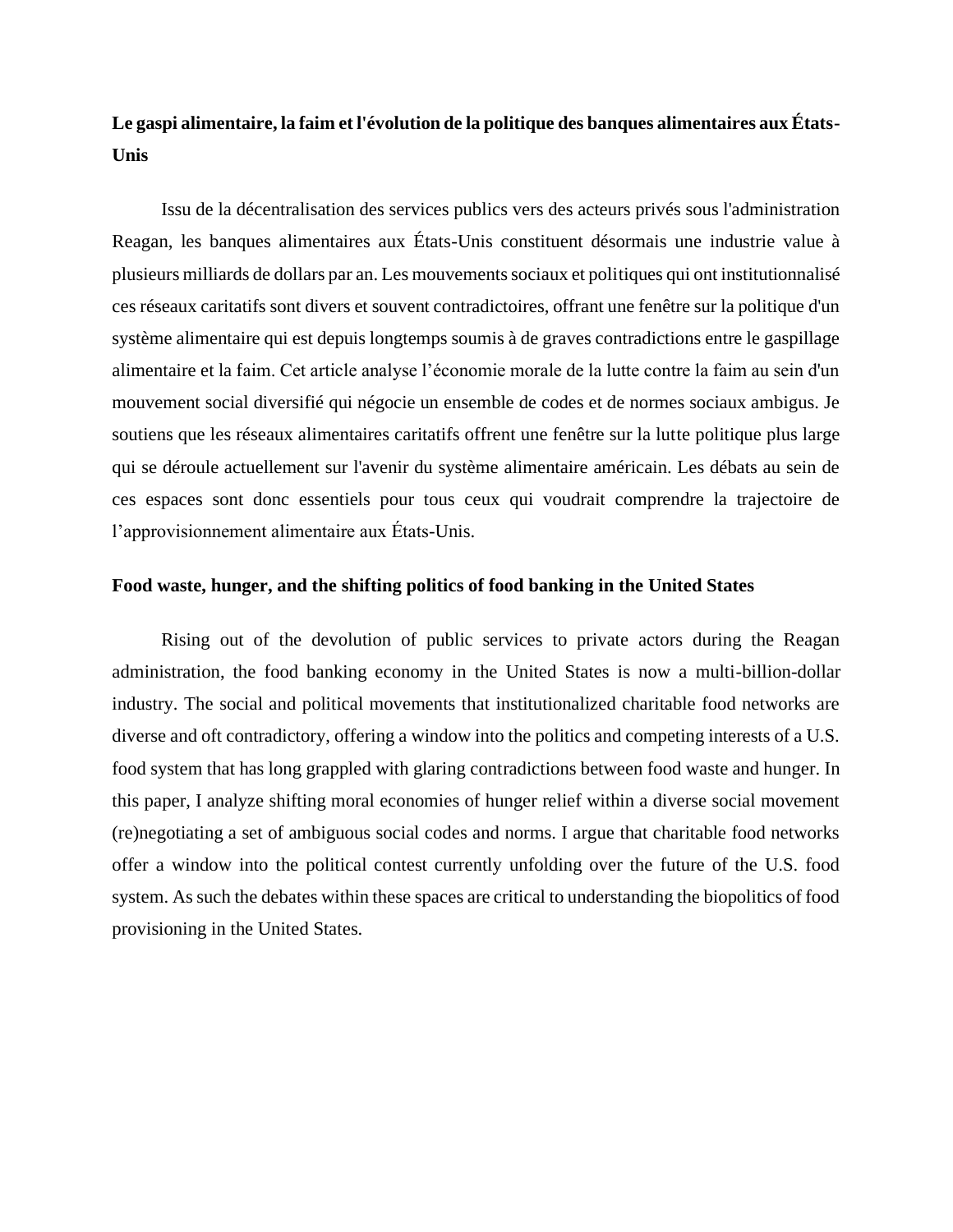# **Introduction**

A mother compelled to rummage through grocery store dumpsters to provide enough food for her ten children recounted her struggles to John Van Hengel, a soup kitchen volunteer in Phoenix, AZ. As the story goes, the conversation between them planted the seeds of an idea that would resonate across time, space and scale. In 1967 John opened St. Mary's Food Bank to recover and redistribute food to the poor, the first institution of its kind. Gleaning produce from farms and backyard orchards around Phoenix, the organization eventually convinced local supermarket managers to donate their food waste to feed the hungry rather than filling their trash bins with it. A decade later, Van Hengel founded Second Harvest (now Feeding America, the third largest charitable organization in the country) to expand the food banking idea across Arizona and to other states. In 1982 he took the model abroad to Canada, France and Belgium supporting the emergence of international food banking networks now expanding across the world (Riches, 2018). On his 80th birthday, the United States Congress took time to commended John's humanitarian career (U.S. Senate, 2003) and when he died two years later obituaries hailed him as the founding father of an industry that had "discovered how to tie the public and private sectors in a common, aligned battle against hunger" (Sullivan, 2005). We do not know the name of the woman who first shared her story.

Hidden behind this food banking origin account is the fact that the number of food insecure households in the United States has significantly *increased* since food banks emerged over four decades ago. Also hidden are the dynamics driving the overproduction of food and food waste now reaching worrisome ecological proportions<sup>1</sup>. The profits along this humanitarian food supply chain, that depend on the production of hunger to be fully realized, are also not highlighted in these foundational food banking narratives<sup>2</sup>. In 2020, as the economic fallout from the COVID-19 pandemic exacerbated emergency food needs for households across the country, Feeding America processed \$3.2 billion dollars in tax deductible receipts for some of the most profitable food corporations in the world<sup>3</sup>. That same year, the federal government spent \$6 billion dollars to

<sup>1</sup> Spring, C., et al. 2020. *Food waste: an introduction to contemporary food waste studies*. In Routledge Handbook of Food Waste, ed. Reynolds, C. et al., 1–19. New York, NY: Routledge

<sup>2</sup> Lohnes, J.D., 2021. Regulating surplus: charity and the legal geographies of food waste enclosure. *Agriculture and Human Values*, *38*(2), pp.351-363.

<sup>3</sup> https://www.feedingamerica.org/sites/default/files/2021-12/FA\_2021AnnReport\_FULL\_d7\_final.pdf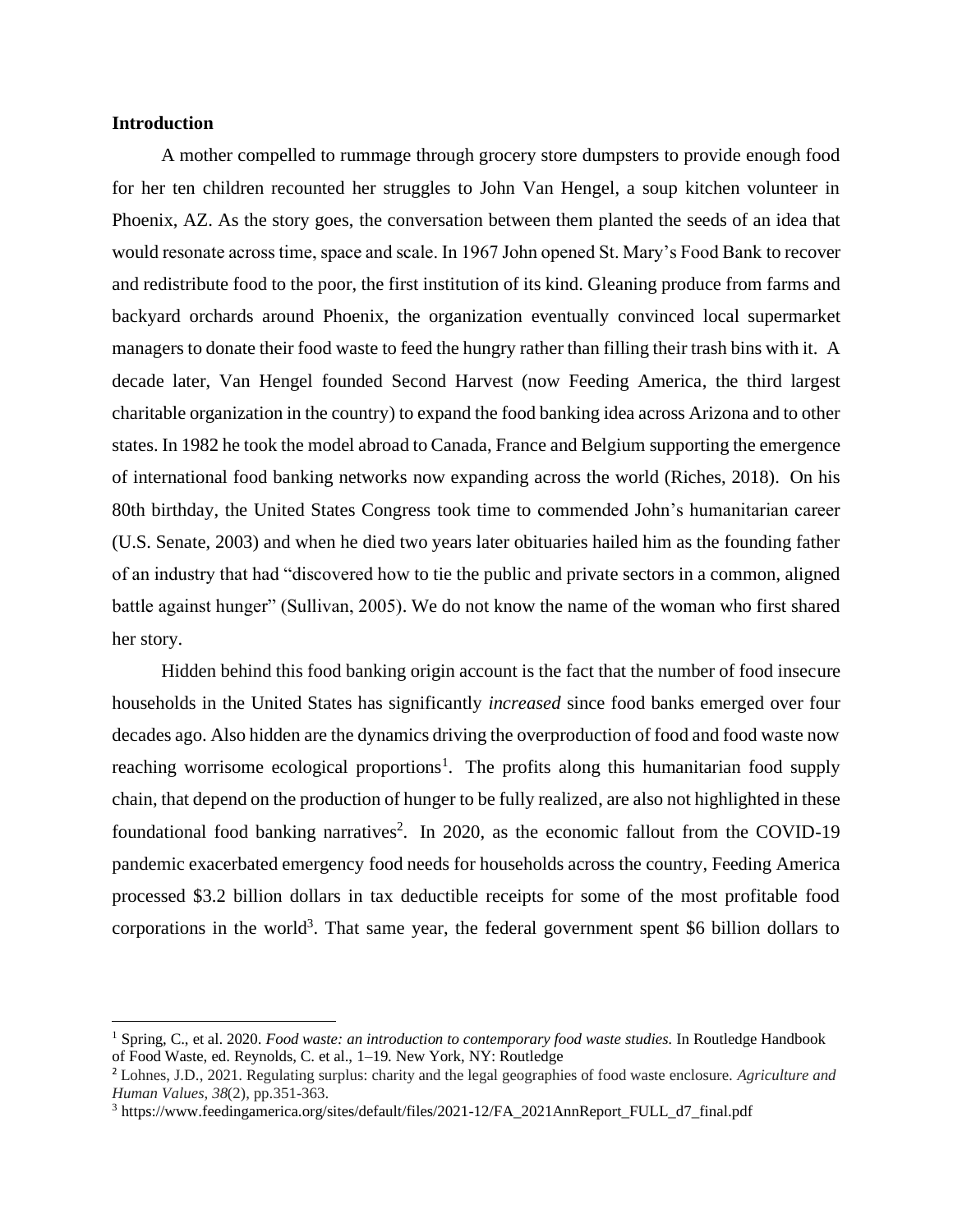offload food industry surplus into emergency food networks<sup>45</sup>. Satiating the hungry body has become an accumulation strategy in the deepest sense.

Since the federal government began subsidizing the growth of food banks in the early 1980s, these organizations have grown into critical appendages of agri-food supply chains and are now a prominent feature of the nutrition assistance landscape in the United States. Rising out of a politics of neoliberal austerity and the devolution of public services to private actors during the Reagan administration, the food banking economy today is a multi-billion-dollar industry. It regulates the distribution of emergency food on behalf of the state, private firms, philanthropies, in partnership with local community-based organizations. The social and political movements that institutionalized food banking in American society over the past forty years are diverse and oft contradictory, offering a window into the politics and competing interests of a U.S. food system that has long grappled with histories of colonization and racial violence alongside glaring contradictions between overproduction and poverty, food waste and hunger.

In this paper, I situate the rise and growth of food banks in the U.S. in historical context. I then turn to an analysis of the shifting economy of hunger relief within a diverse social movement (re)negotiating a set of ambiguous moral principles around addressing household food insecurity. The social and political power of food banks is expanding alongside its feeding lines. As such these organizations are increasingly involved in shaping nationwide food and public health policy. Most are now enrolling alternative food movements into their food sourcing strategies. They are engaged in anti-obesity and diabetes interventions through local farm to food bank initiatives that challenge the corporatized commodity supply chains that have traditionally dominated the network<sup>6</sup>. Some have even begun organizing around concepts of food justice, racial equality, fair trade, land reform and the right to food. Food banking networks in the United States cannot be understood as a monolithic political block. Their ideological and organizational diversity offers a window into the political contest currently unfolding over the future of the U.S. food system writ large. The debates currently unfolding in charitable food spaces are critical to understanding the broader biopolitics of food provisioning in the United States and beyond.

<sup>4</sup> https://www.ams.usda.gov/selling-food-to-usda/farmers-to-families-food-box

<sup>5</sup> https://www.fns.usda.gov/tefap/fy-2021-funding

<sup>6</sup> Alanna K. Higgins (2021) *Produce prescription programs, bodily norms, and federal nutrition policy.* Fat Studies, DOI: [10.1080/21604851.2021.1985837](https://doi.org/10.1080/21604851.2021.1985837)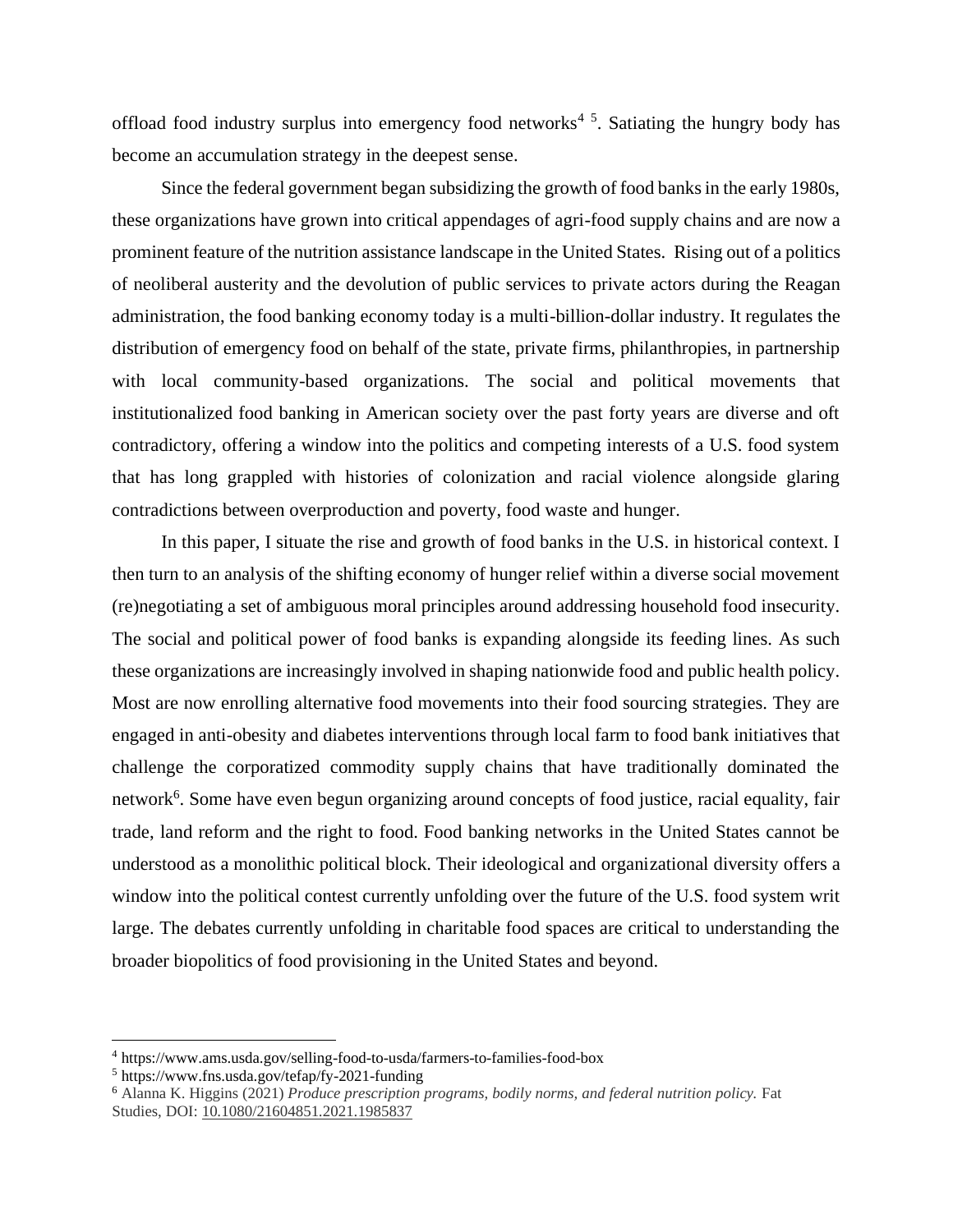# **Study site**

My analysis comes out of a seven-year multi-sited and multi-scalar institutional ethnography (IE) of food banking networks in West Virginia. The state is ranked as one of the most distressed in the country by socio-economic studies tracking well-being including health, income, education and quality of lived environments<sup>7</sup>. West Virginia has historically had one of the highest food insecurity rates in the country and been a place where political leaders have showcased their anti-hunger agendas. John F. Kennedy first proposed to reinstate the food stamp program during a 1959 campaign stop in West Virginia. Similarly, Lyndon Johnson's highly publicized tour through the state was a political rallying cry for the federal war on poverty in the 1960s. More recently, Jamie Oliver's controversial reality TV show "Food Revolution" centered the fight against unhealthy eating and obesity in Huntington, WV, placing the burden of poor food choices on residents of the "fattest city in America" rather than the obesogenic environments produced by inequalities in the wider food system.<sup>8</sup>

Interventions by government programs and food activists have not resolved the structural issues contributing to food insecurity in the state. Today, a long investment decline in the coal, chemical and manufacturing sectors is exacerbating food insecurity problems. Jobs in these sectors have been replaced by low wage and oft seasonal service work. The latter follow the whims of a sporadic tourism trade meant to stave off the state's dependence on extractive industries. The energy jobs that remain are intermittent and tend to reinforce uneven development and social contests over resource ownership and claims<sup>9</sup>. As my ethnography was unfolding West Virginia was the only state with negative job growth with only 53% of civilians 16 years or older currently employed or actively seeking employment. The latest census data reports West Virginia as the only state with population loss over the past decade, and nearly one sixth of those remaining are living below the federal poverty line<sup>10</sup>.

In this context, charity is a critical food sourcing strategy for 20% of the state's population each month. The COVID-19 pandemic only exacerbated this phenomenon and food charities have had to contend with a 30% increase in demand for emergency food assistance. Two regional food

<sup>7</sup> Sharecare Community Well Being Index. 2020.

<sup>8</sup> Slocum et. al. (2011). *"Properly, with love, from scratch": Jamie Oliver's Food Revolution.* Radical History. 110: 178-191.

<sup>9</sup> Schwartzman, G., 2021. *POWER and the Future of Appalachia: Discursive Framings of an Economic Transition.* Southeastern Geographer, *61*(4), pp.343-356.

<sup>10</sup> https://www.census.gov/quickfacts/fact/table/WV/POP060210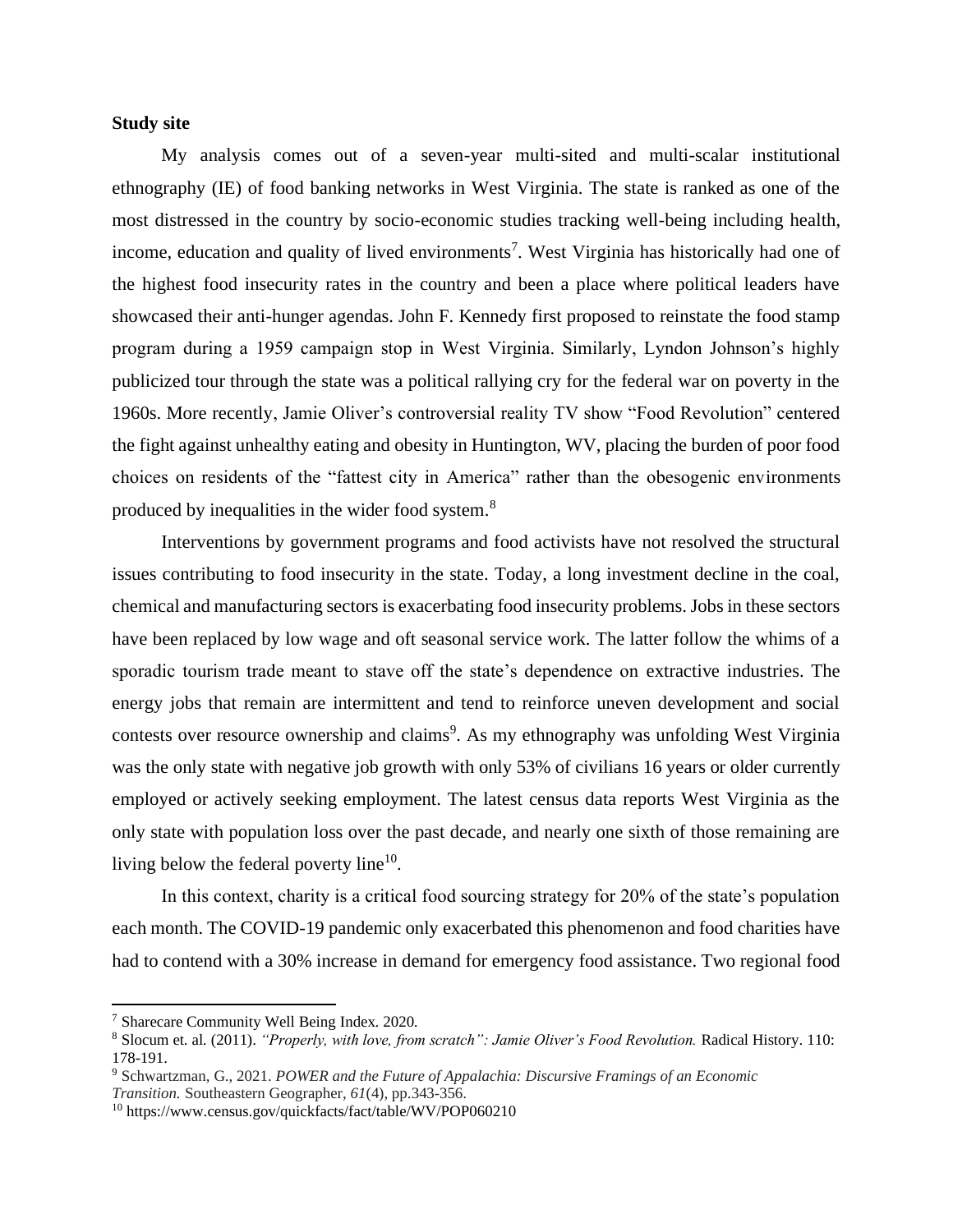banks in the state deliver product to 550 local food charities (LFCs) spread across a 24,000 square mile territory. Following the national trend, WV food banks more than doubled the amount of food distributed over the past two decades from 7.3 million in 2002, to 18 million in 2016. The last 5 years have seen an extremely sharp rise. Mountaineer Food Bank, who distributes food to LFCs in 48 of the state's 55 counties increased its food distributions from 19 to 30 million pounds between 2018 and 2020, a 60% increase in just 3 years.

Both food banks are Feeding America (FA) members, an affiliation that provides them with access to large retail and manufacturing food donors, along with competitive grant opportunities from FA corporate partners. The terms of FA membership delimit each food banks' service area boundary and measures programmatic success across it largely on the overall pounds of food delivered across their territories. Both food banks also contract with the West Virginia Department of Agriculture (WVDA) to distribute commodities provided to the state through the United States Department of Agriculture's (USDA) Emergency Food Assistance Program (TEFAP) and Commodity Supplemental Food Program (CSFP). Most recently the USDA also implemented an ad hoc Farmers to Families Food Box Program (FFFBP) to redirect food service production gluts forced by restaurant and institutional dining closures during the pandemic into emergency food networks. Other emergent USDA programs funded through the Families First Coronavirus Act, Aid Relief and Economic Security (CARES) act and the American Rescue Plan Act (ARPA) in response to the pandemic are leading to further explosive growth of food banking and emergency feeding infrastructure across the country. The private sector has also invested heavily in this network in the last two years. Mountaineer Food Bank for example recently received a \$9 million "transformational" grant from philanthropist MacKenzie Scott, an effective tripling of their 2016 operating budget through a single gift.<sup>11</sup>

# **Methodology**

Institutional ethnography is a methodology that seeks "to more fully understand the many structures, effects and identities working through institutions as territorial forces"<sup>12</sup>. This type of inquiry relies on a long-term commitment to people and places, the cultivation of relationships of

<sup>11</sup> https://www.wvnews.com/news/wvnews/mountaineer-food-bank-receives-transformational-9m-donation-fromphilanthropist-mackenzie-scott/article\_e3c8e75f-004c-5bf5-b5b2-93677d1d3486.html

 $12$  Billo, E. and Mountz, A., 2016. For institutional ethnography: Geographical approaches to institutions and the everyday. *Progress in Human Geography*, *40*(2), p.200.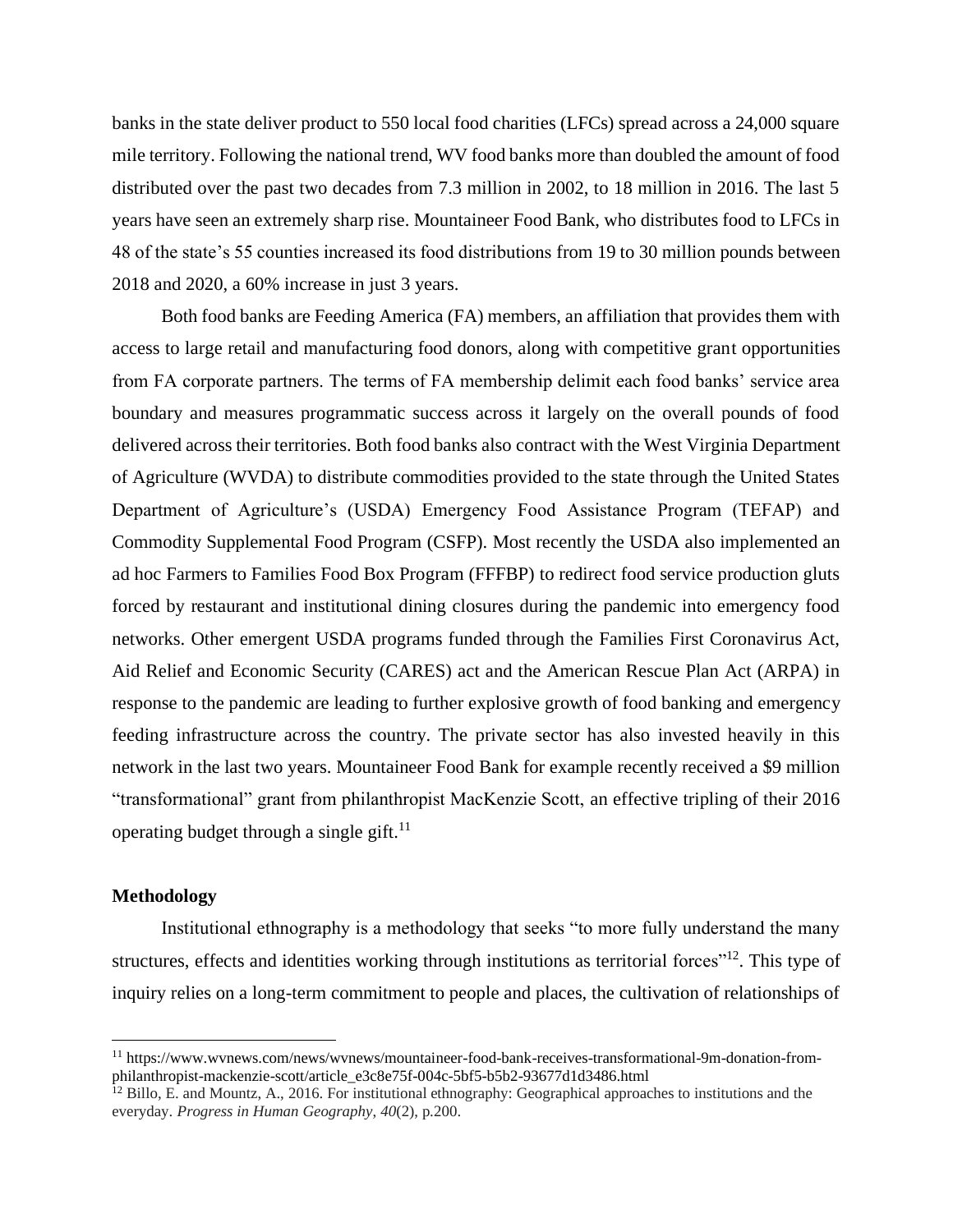trust and mutual obligation through a willingness to enter the social relations under investigation rather than observing them as an outsider looking in. I approached this work as a Food Justice scholar-activist<sup>13</sup>, a posture that revealed the processes, meanings and discourses that motivate different groups of people to maintain or contest the social order, starting from the abstract messiness of relationships and power dynamics, and working toward concrete concepts to explain historical and geographical complexity $14$ .

Facilitated in conjunction with the ongoing development of WV FOODLINK, a public geography project that fosters food access planning dialogues across West Virginia<sup>15</sup>, I conducted a community food security assessment alongside 12 local food charities (LFCs) organized under the umbrella of the Monongalia County Food and Hunger Committee. I attended their monthly meetings to observe the work of organizing food donation drives, pooling material resources, and communicating with their financial donors. I interviewed agency directors to understand the motivations and challenges of operating their hunger relief programs and to learn about different perceptions of the root causes of food insecurity in the county. Following this county-level work, I developed a working partnership with the state's two food banks, who were enthusiastic at the prospect of enhancing the visibility of their network. Since 2014, I have surveyed and geocoded the 550 LFCs affiliated with these two food banks four different times. An average response rate of 95% provides regular data points on the evolution of this state-wide network supplemented by internal food bank datasets that include the source, types and amount of food distributed to their agencies. I also engaged with LFCs participating in anti-hunger organizing in Cabell, Fayette, Kanawha, Mingo, Preston, Ohio, Taylor, Wayne and Wood counties.

Because access to food bank resources extends well beyond state borders, research was also conducted outside of West Virginia. Semi-structured interviews with federal and state bureaucrats working on USDA commodity procurement, food industry representatives selling food to the US government and FA employees engaged in corporate food sourcing partnerships were important to understand the dynamics governing the network at the national level. I also attended conferences that drew charitable food actors from across the country together to collaborate on both service

<sup>13</sup> Reynolds, K., Block, D. and Bradley, K., 2018. Food justice scholar-activism and activist-scholarship. *ACME: An International Journal for Critical Geographies*, *17*(4), pp.988-998..

<sup>14</sup> Hart, G., 2004. Geography and development: critical ethnographies. *Progress in Human Geography*, *28*(1), pp.91- 100.

<sup>15</sup> http://foodlink.wvu.edu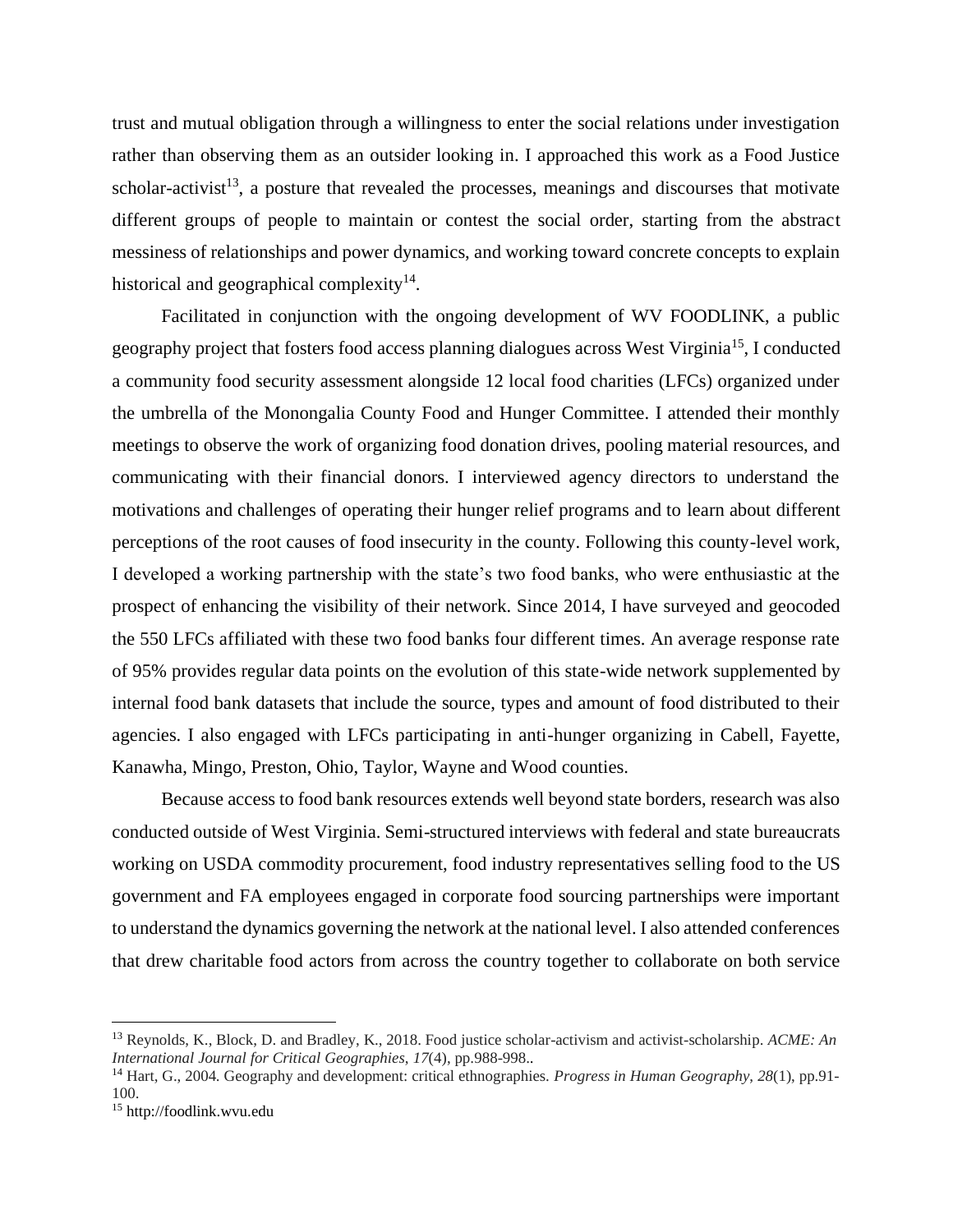and policy-oriented strategies. Participant observation and interview opportunities at these meetings, along with archival data collected over the course of the research process provided insights into the wider institutional dynamics facing the politics of food charity in the United States in general and West Virginia in particular. The public engagement inherent to the WV FOODLINK project opened spaces and conversations with various funders and advocacy groups and legislators at different political scales.

The findings in this paper are also informed by my direct involvement with WV Food for All. This coalition represents 250 organizations in West Virginia working to advance community food security through federal and state policies that ensure adequate access to nutritious and culturally appropriate food, while promoting the long-term viability and resilience of our regional food system. Key stakeholders include Mountaineer and Facing Hunger Food Banks and many of their LFCs partners, the West Virginia Food and Farm Coalition, the Turnrow Appalachian Farm Collective, and their network of 250 local food producers. I also regularly engage with national level anti-hunger advocacy efforts through the Food Research Action Council (FRAC), Closing the Hunger Gap and more recently the Global Solidarity Alliance for Food Health and Social Justice.

In sum, I began my institutional ethnography of food banking networks in the United States at the local scale of emergency food providers and moved the inquiry up through regional and national institutions, seeking answers to new questions as they arose. Rather than focusing on a single organization, I studied the two food banks in West Virginia and their sister organizations across the country relationally in conjunction with the many parties involved in charitable food transactions. These include LFCs working to distribute free food at the community level, state and federal bureaucracies regulating the transfer of surplus agricultural commodities, and FA certification at the national level.

#### **The rise, institutionalization, and political tensions of food banking in the United States**

The dramatic expansion of food banking over the past forty years in the U.S. has raised alarm bells amongst scholars and food system activists concerned with the growing reliance of our social safety net on short term emergency food relief. These concerns are tied to the broader politics of food provisioning for low-income households, and questions over whom has the power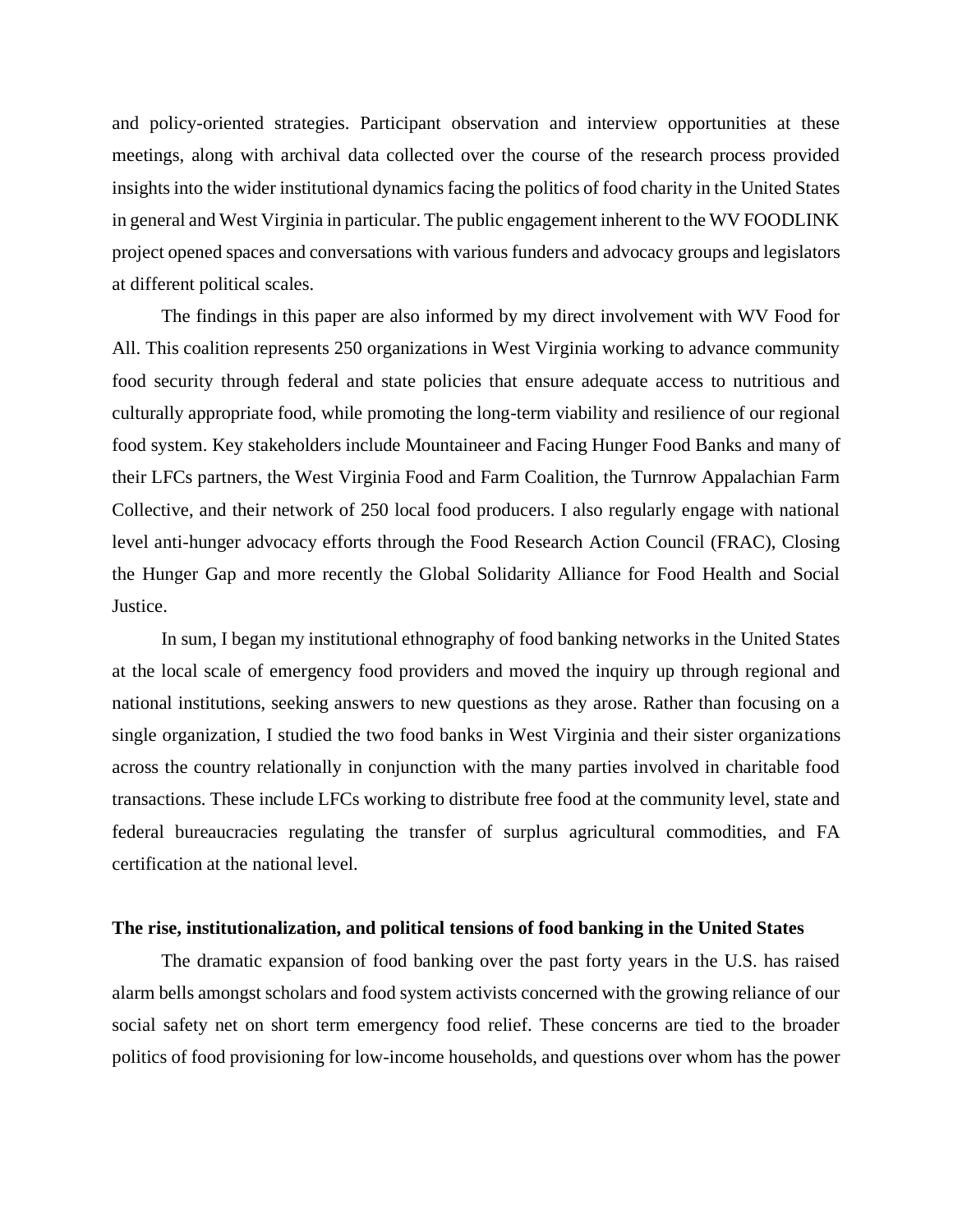to shape food policy in the United States more broadly. Janet Poppendieck<sup>16</sup> framed the growth and social acceptance of food charity as a "moral safety valve" for a society coming to grips with the fallout of dismantling the welfare state on the altar of neoliberal capitalism. Indeed, food charity produces a set of values that depoliticize hunger and poverty through an overt focus on food waste recovery<sup>17</sup>. Beyond providing temporary and oft-inadequate emergency food relief, charitable food networks in the U.S. also reinforce class and racial divides<sup>18</sup>, discipline labor<sup>19</sup>, revalue and enclose food waste on behalf of profit-driven agro-food interest<sup>20</sup>. All the while, these organizations also remain vulnerable to external shocks and food supply chain reorganizations<sup>21</sup>.

The institutionalization of US food banks did not happen in a vacuum. The rise of the food banking economy as a social phenomenon can be traced back to food policies established amid a much longer-term contest over agricultural and nutrition policy in the American food system. Existing scholarship on food charity has been helpful to explain its limitations in responding to hunger, and its role in reinforcing the dynamics of the privatization of care in a supposedly receding state. Yet scholars of food charity, and those seeking to understand broader food system dynamics in the U.S., must remain attentive to the bundles of power and politics of compassion that structure spaces of vulnerability, and the economies of care that have come to intervene in the process. We must begin to recognize that the depoliticization of hunger through the food banking economy is in fact a political strategy. The ongoing expansion of food charity in the U.S. is not merely a response to the roll-back of public welfare, it is a humanitarian technique used to countervail the pressures of the competitive polity organizing the capitalist food system writ large.

The state is the dominant power structuring the roll-out of the food banking economy. As Poppendieck pointed out two decades ago, it intentionally committed itself as a "silent partner" in this endeavor. A historical overview of TEFAP and its relationship to federal supply management concerns clearly reveals the role and function of the program (including its recent explosive growth) within a broader national food policy strategy as laid out in each iteration of the farm bill,

<sup>16</sup> Poppendieck, J. 1998. *Sweet Charity?* Emergency Food and the End of Entitlement. Penguin Books: New York

<sup>&</sup>lt;sup>17</sup> Henderson. G. 2004. *Free food the local production of worth, and the circuit of decommodification*. Environment and Planning D. (22):485-512

<sup>18</sup> De Souza, R.T., 2019. *Feeding the other: Whiteness, privilege, and neoliberal stigma in food pantries*. MIT Press.

<sup>19</sup> Dickinson, M., 2019. *Feeding the Crisis: Care and Abandonment in America's Food Safety Net* (Vol. 71). University of California Press.

<sup>&</sup>lt;sup>20</sup> Lindenbaum, J., 2016. Countermovement, neoliberal platoon, or re-gifting depot? Understanding decommodification in US food banks. *Antipode*, *48*(2), pp.375-392.

<sup>&</sup>lt;sup>21</sup> Lohnes, J. and Wilson, B., 2018. Bailing out the food banks? Hunger relief, food waste, and crisis in Central Appalachia. *Environment and Planning A: Economy and Space*, *50*(2), pp.350-369.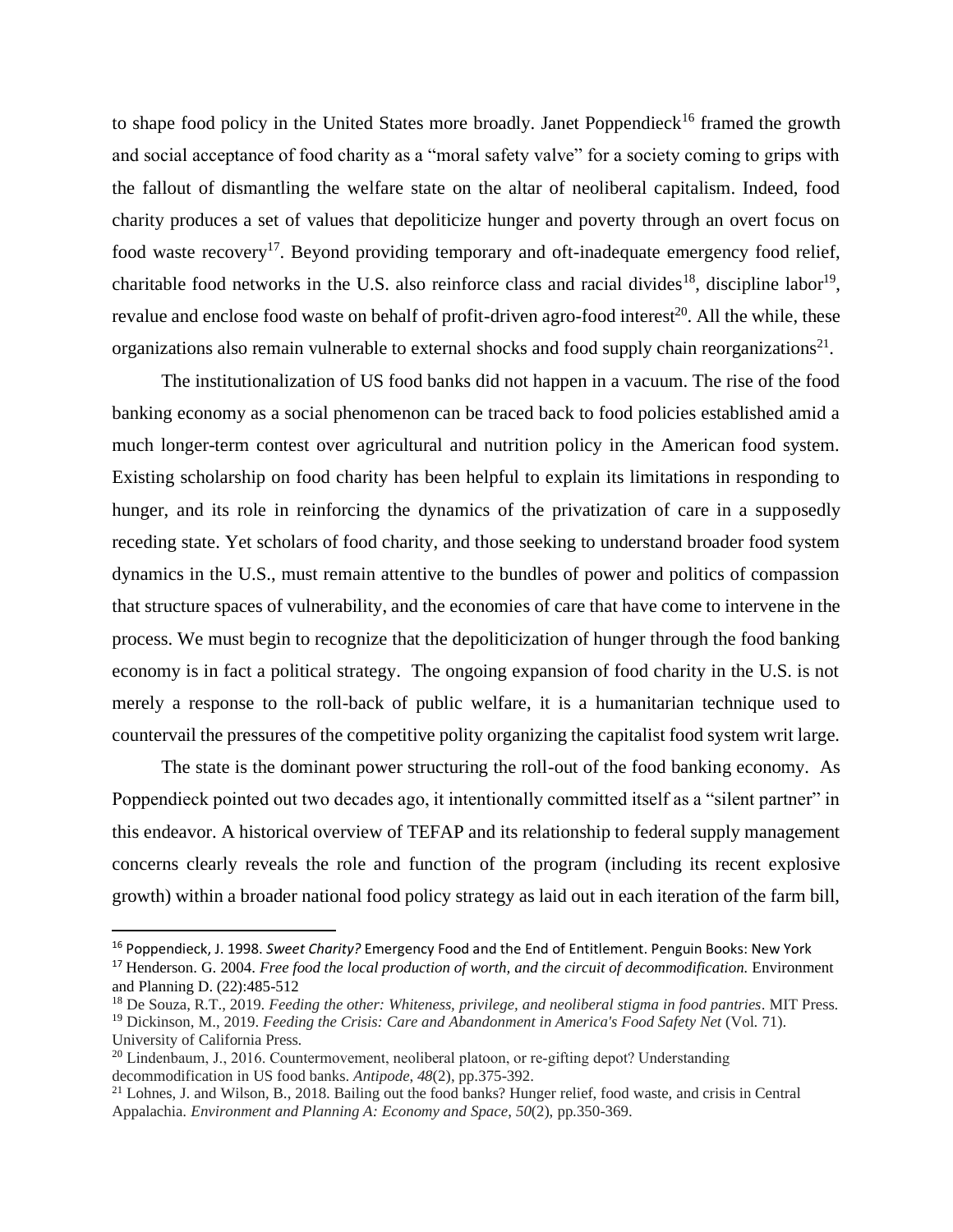its amendments, supplements and attendant executive orders<sup>22</sup>. Since TEFAP was first established in the early 1980s the program has anchored food banks in federal food assistance policy as one of the many USDA programs that staves off endemic crises of overproduction for US farmers and food precarity for low-income households.

It is important to note here that the federal government works in direct partnership with the 50 U.S. states and its territories, not directly with emergency feeding organizations (e.g., food banks and LFCs). These are instead regulated by their respective state agencies, who are tasked with implementing federal rules and procedures at the local level. This relationship between the federal government and its states is of key importance to the differentiated politics of food banking across the country<sup>23</sup> and the potential for food banks to participate in the social contest over food system futures in the United States.

Feeding America (FA) is the other dominant power broker contributing to the institutionalization of charitable food networks across the country. With 200 affiliate food bank members and hundreds of institutional partnerships with food enterprises and philanthropists, FA has built the strongest anti-hunger brand in the country. The centralization and corporatization of the FA label has seen the food recovery broker grow into the third largest non-profit in the country. Its food and funding partners include powerful agro-industrial actors who are now directly influencing the framing of hunger relief causes, zero-waste initiatives, nutrition education programs and infrastructure improvements throughout the network. In the process, these companies save on reduced disposal fees, boost their image as good corporate citizens and collectively claimed over \$3 billion in tax credits last year. <sup>24</sup>

Regional food banks in the United States thus sit at the center of a network of public-private co-dependencies. Those laboring within this vast system work to resolve problems borne out of the commodification of food in the capitalist system. With each new phase of growth, the power relations in this food banking economy are re-organized and usually re-concentrated<sup>25</sup>. food banks anchor charitable food supply chains in place by centralizing funding for the logistical

<sup>22</sup> Cabili, C., Eslami, E., & Briefel, R. (2013). *White Paper on the Emergency Food Assistance Program (TEFAP)* (No. 0ab44a5553204796a9f2f0cc69c42c98). Mathematica Policy Research.

<sup>23</sup> Washington Department of Agriculture. 2015. *National TEAFP Survey.* 

<sup>24</sup> Warshawsky, D.N., 2016. Food waste, sustainability, and the corporate sector: Case study of a US food company. *The Geographical Journal*, *182*(4), pp.384-394.

<sup>&</sup>lt;sup>25</sup> Warshwasky, D. 2010. *New power relations served here: The growth of food banking in Chicago.* Geoforum. 41:763-775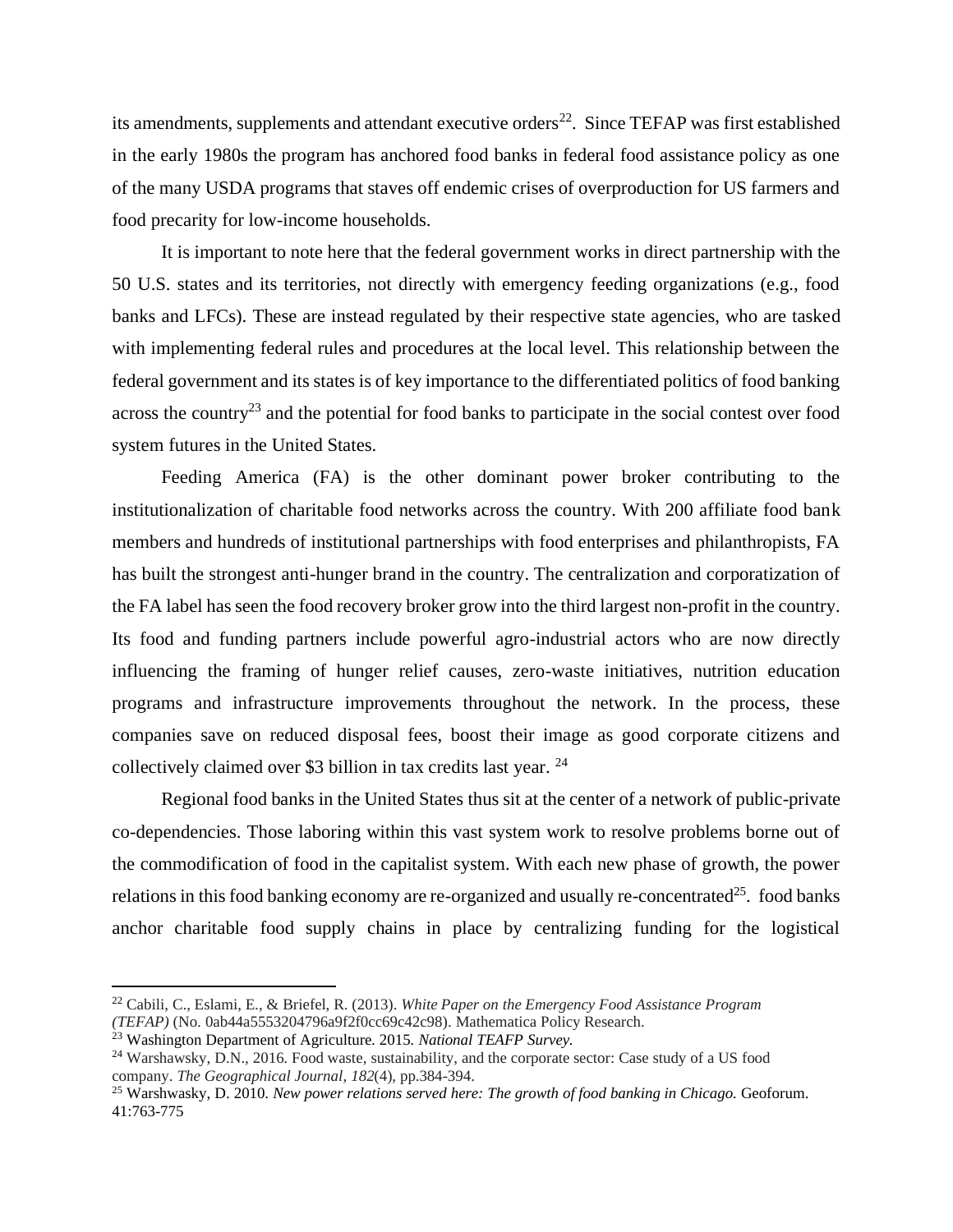infrastructure necessary to move donated surplus from the public and private sectors to local charities serving people in need. Food Banks anchor hunger relief networks in place, yet their institutional instability<sup>i</sup> is also a problem for a food regime<sup>26</sup> that is doubling down on food banking to address overproduction in the context of food access failure. Food banks are thus both a solution and a dilemma for the state and corporations leveraging LFCs to maintain the legitimacy of a profit-driven food system that simultaneously produces food waste and hunger.

Stress on low-paid staff, volunteers, and donors, particularly in poor rural states with high food insecurity rates like West Virginia, is palpable. Placing the costs of revaluing food waste on the voluntary labor and philanthropic capital provided by civil society produces a high degree of freneticism and tension throughout the network. The underfunded mandate to feed the poor leads to a fiscal and managerial order that comes to disrupts moral and material values that drive people to engage in hunger relief work. Like the regional food bank, LFCs are also a portal and a barrier to food waste revaluation in the food banking economy due to their differing institutional capacities in terms of labor, funding, physical infrastructure, and political ideologies. Indeed geography, uneven development and place significantly affects an LFC's capacity to procure and distribute emergency food resources. The politics of food banking in the United States must then also account for both material and ideological differences among LFCs and the social and institutional contexts in which each operates their independent feeding programs<sup>27</sup>. The spatial strategies used by the state and FA to overcome local barriers to food waste revaluation include top-down metrics such as FA's Meals Per Person in Need (MPIN) algorithm, or distribution equity formulas developed by the USDA based on US Census poverty statistics and Bureau of Labor unemployment Statistics.

Reviewing these tensions and contradictions provides an opportunity to think about ways in which LFCs and their food banks might take advantage of slippages and pressure points within this broader institutional framework as the basis for strengthening food justice and food sovereignty coalitions working to confront the corporate capture of the food system<sup>28</sup>. Some are already engaging on these fronts, while others are wary of politicizing the production of hunger

<sup>26</sup> McMichael, P. 2009. *A food regime genealogy.* Journal of Peasant Studies. 36(1) 139-169

<sup>27</sup> Pine, A. 2016. *Confronting Hunger in the USA: Searching for Community Empowerment and Food Security in Food Access Programs.* Routledge

<sup>28</sup>Clapp, J., 2018. *Mega-mergers on the menu: corporate concentration and the politics of sustainability in the global food system.* Global Environmental Politics, *18*(2), pp.12-33.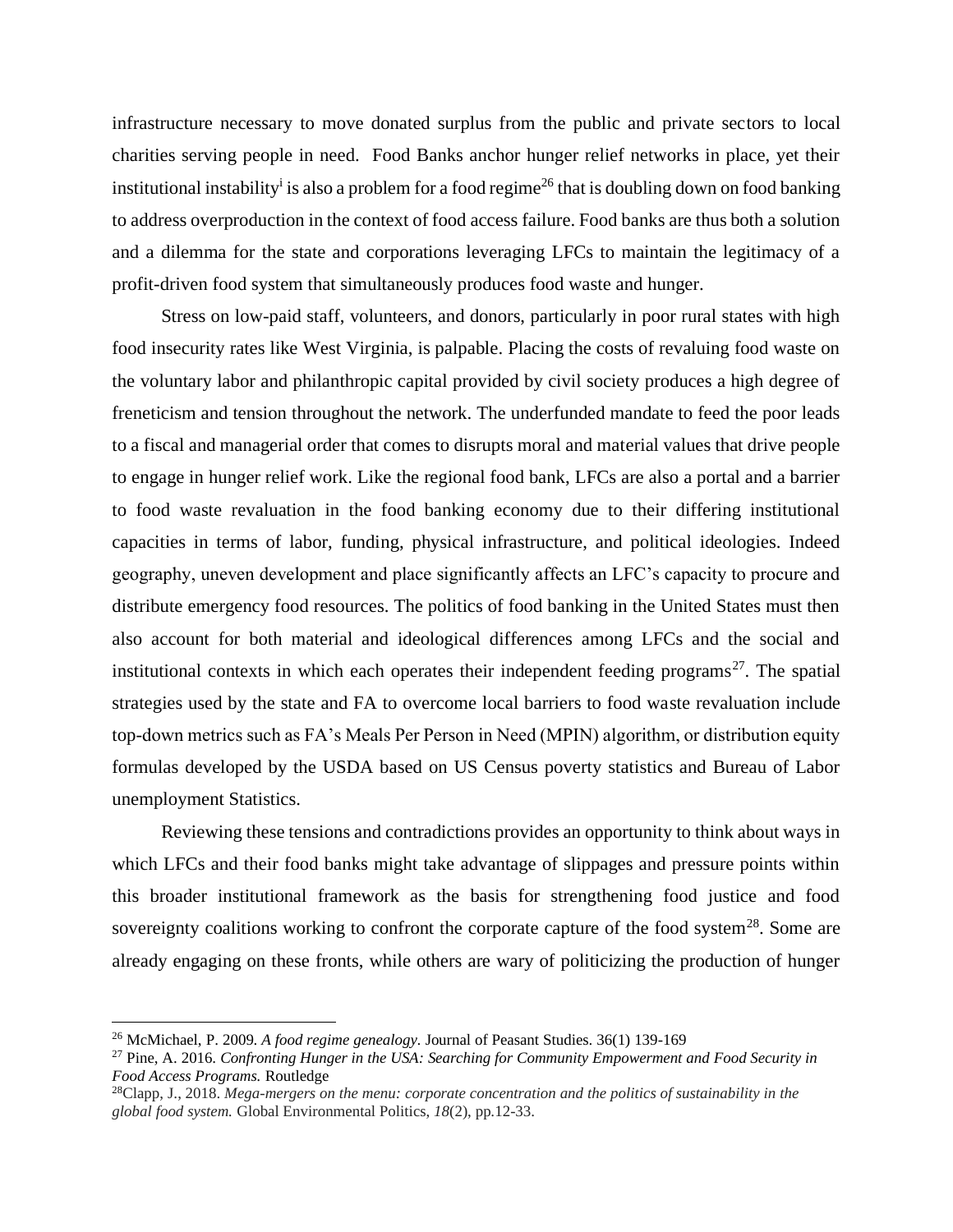for fear of losing access to resources essential to the smooth execution of their work. Food banks in the United States are thus at a crossroads. They are subordinate to dominant relations of power in the food system, yet they are also capable of meaningfully confronting that power because they now occupy such a central role in the now essential food waste-qua-hunger relief supply chain. As independent organizations, they can choose to engage as key contributors to the food justice and food sovereignty movements in the United States<sup>29</sup>. Their resistance cannot be an individualized response however, and a project that rewrites the call to charity toward justice<sup>30</sup> must build solidarities between food banks and their LFCs to push back against the monopolistic dynamics that currently limit their ability to enact transformative food system change in their communities.

# **Feeding Lines. Surplus, Hunger and Social Movements in the U.S. Food System.**

Off the national mall in Washington D.C. five men encased in bronze forever wait for their portion of food in front of a closed door. The sculpture is part of the Franklin Delano Roosevelt memorial commemorating the Great Depression that suddenly left millions of people out of work and dependent on food charity to survive. Juxtaposed with this feeding line, two disheveled farmers stare blankly into the distance. The sculptures represent the production gluts and commodity price collapse that shattered the lives of agrarian families during the same period.

The fallout from the 1929 financial crash led to seemingly irrational decisions on the part of food producers trying to cope with falling prices. Milk poured down sewage drains, oranges soaked in kerosene, corn burned for fuel and arbitrary livestock slaughters did not bode well with the millions struggling to access food in newly industrialized cities. The paradox of malnutrition amidst food surplus provoked a sense of moral outrage that forced the federal government to respond to "breadlines' knee deep in wheat"<sup>31</sup>

When Abraham Lincoln authorized the creation of the US Department of Agriculture in 1862 he called it the "people's department" because he envisioned it significantly affecting the lives of every American. At the time, the country was still mostly agrarian with 50% of the population dependent on farming for their livelihood. The department evolved alongside the

<sup>29</sup>Holt-Giménez, E. and Wang, Y., 2011. *Reform or transformation? The pivotal role of food justice in the US food movement.* Race/Ethnicity: Multidisciplinary Global Contexts, *5*(1), pp.83-102.

<sup>30</sup> Dixon, B. 2015. *Rewriting the call to charity: From food shelf volunteer to food justice advocate.* Journal of Agriculture, Food Systems and Community Development. 5(2):71-19

<sup>&</sup>lt;sup>31</sup> Poppendieck, J. 2014. *Breadlines Knee Deep in Wheat. Food Assistance in the Great Depression*. UC Press: Berkeley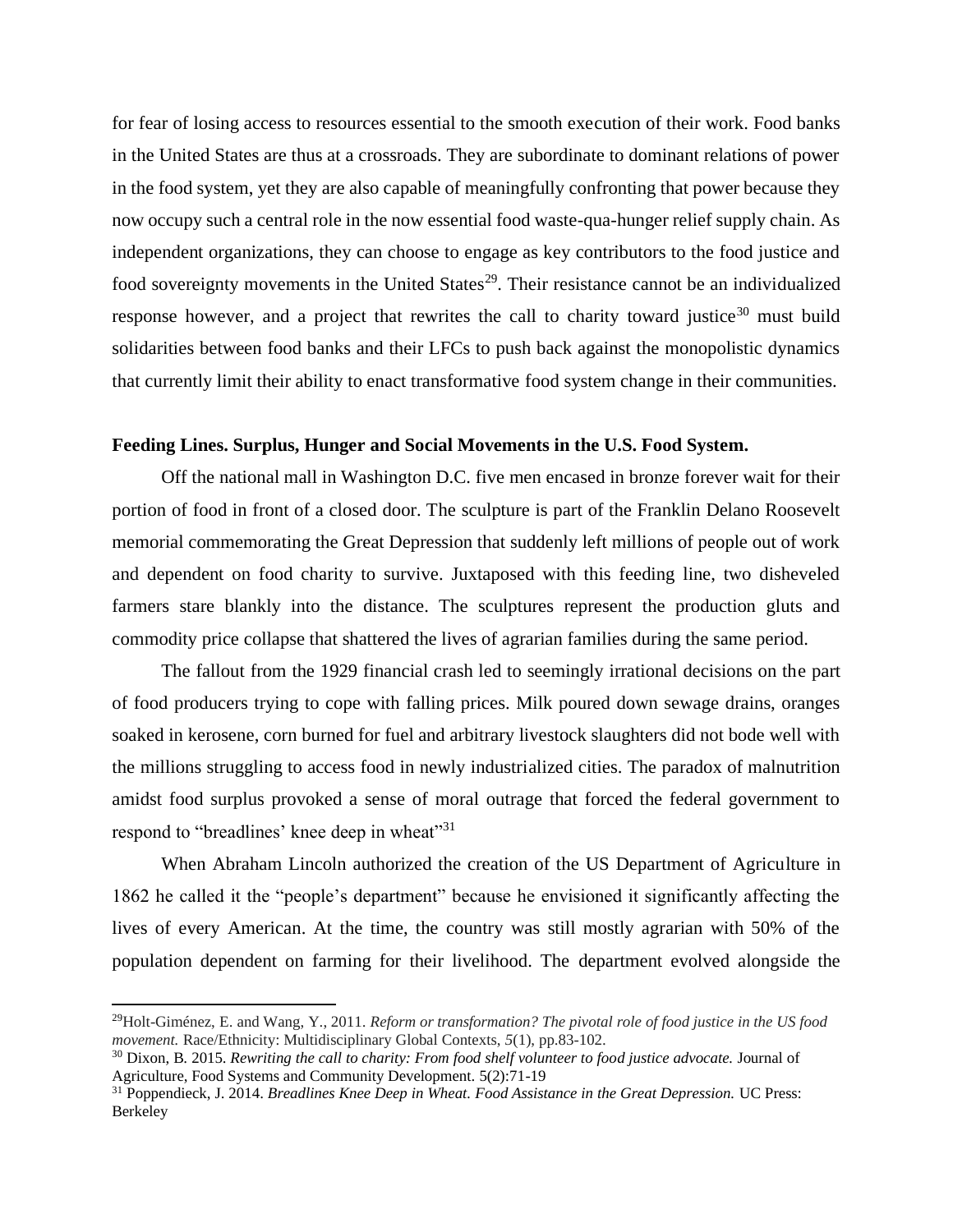industrialization of agriculture, the urbanization of society and that nation's multiple social and economic crises. The largest of these remains the 1929 financial crash, whose ensuing bankruptcies left the United States economy in severe economic depression. As recently proletarianized millions were laid off and no longer able to source food by exchanging wages, farmers faced devalued assets and markets awash in surplus product.

The USDA grew in power and stature during this time through expanded agricultural price supports and nutrition assistance programs. Alongside the immediate demands of interventionist food policymaking under a state of emergency, were longer term considerations linked to Western expansionism, environmental mismanagement, and white supremacy.<sup>32</sup> This was a time when the country was transitioning from a decentralized settler state into the capitalist empire that reshaped the global political landscape in the  $20<sup>th</sup>$  century. Drawing on the Great Cowboy Strike of 1883, Patel and Goodman sum up the ecological, industrial and labor transformations underway in the US food economy that formed the political backdrop of the "Long New Deal".

"A thorough history of the New Deal would set north American worker militancy in the long history of rebellion and resistance to colonial contact, and the imperatives of capitalist expansion through frontiers. The history would certainly trace this militancy to the racial compromises at the end of the Civil War, and the tensions between white settler farmer militancy and predominantly black farmworker organizing, the rise of agricultural monopoly power centered in Chicago, the political ecology of Indigenous activism, the resentments around deflationary monetary policy and the rise of Bellamy's Nationalist  $Clubs$ " 33

New Deal food policies worked to reconcile the dilemma of violence amidst abundance, want amidst plenty, of hunger amidst food waste. The Roosevelt administration empowered the USDA to raise farm gate prices by purchasing excess commodities to stave off the immediate agricultural crisis. It then redistributed these foods to the poor as hunger relief. The State's intervention relieved social discontent and rescued the capitalist food system from its internal contradictions. The 1933 Agricultural Adjustment Act drafted amid this crisis, remains the basis for the quadrennial farm bill that still structures farm and nutrition policy in the United States today. The legislation's evolution has not resolved the underlying problems of overproduction and hunger endemic to a profit driven food system, rather it continues to set into motion a series of

<sup>&</sup>lt;sup>32</sup> Glenn, E.N., 2015. Settler colonialism as structure: A framework for comparative studies of US race and gender formation. *Sociology of Race and Ethnicity*, *1*(1), pp.52-72.

<sup>33</sup> Patel, R. and Goodman, J., 2020. The long new deal. *The Journal of Peasant Studies*, *47*(3), p.433.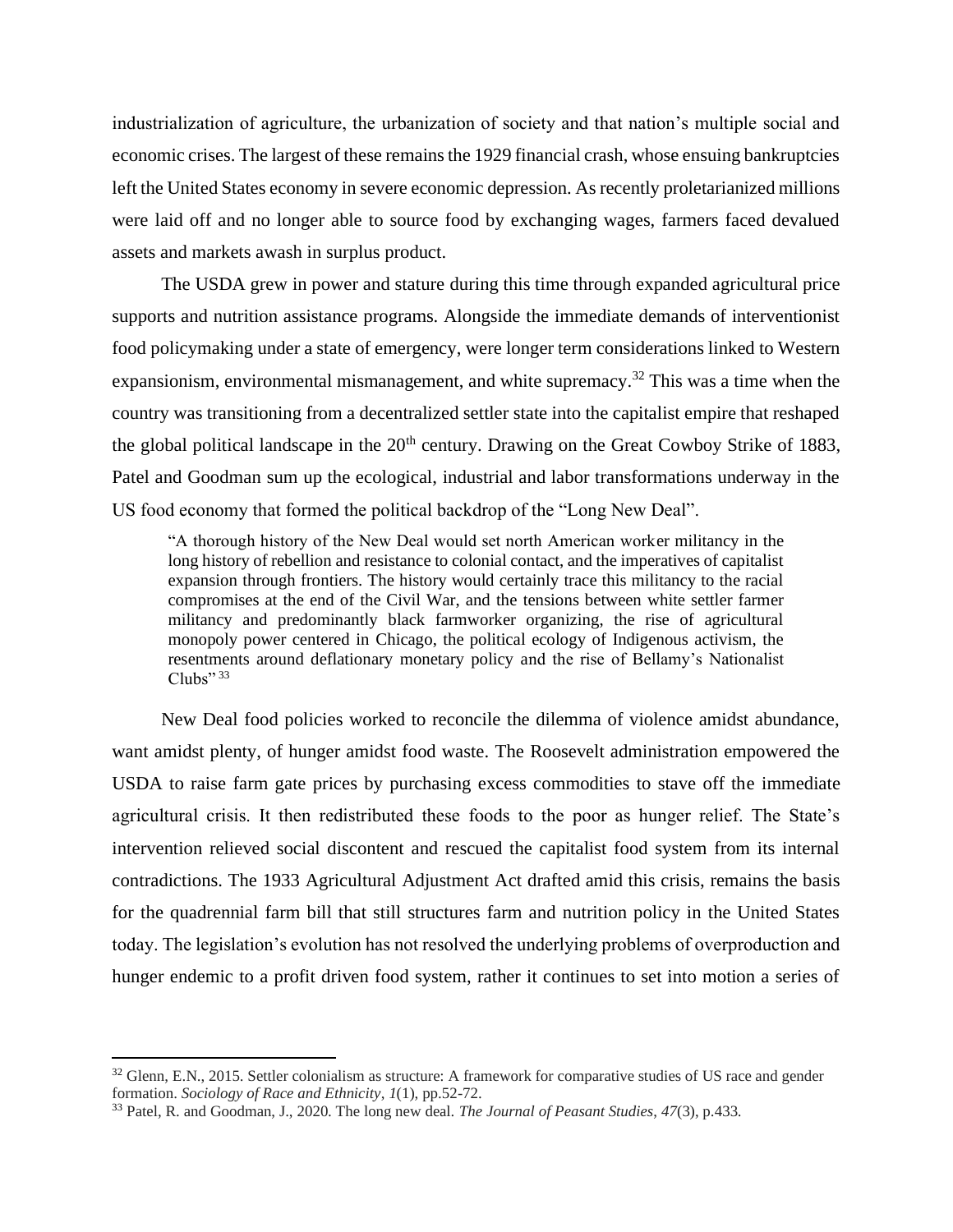fixes through which food production and nutrition entitlement have developed into the 21<sup>st</sup> century. The food bank is one such fix.

The federal government provides massive public capital inputs to nutrition programs to address its historical mandate to subsidize and maintain the viability of an agricultural sector, balance overproduction and mitigate household food insecurity. Nutrition programs have evolved as an entitlement patchwork that reflects the fractured response to food access failures at different historical moments and the variable political will to respond to social demands for the right to food over the past 90 years. Roosevelt's feeding line memorial thus reverberates into the present. Last year 6.2 billion pounds of excess food was diverted through a network of 200 FA food banks, a sixfold increase in the past 25 years. The 60,000 LFCs integrated into this network raise money and mobilize volunteers to receive, process and serve this industrial food waste to 50 million people lining up each month to receive their portion of the  $excess<sup>34</sup>$ . As the amount of food increases, the lines forming to access the surplus are expanding as well. As one food bank director in West Virginia stated "we're just feeding the line, not shortening the line. Even though we want to, the reality is we're a short-term fix to a long-term problem".

Unlike the 1930s, feeding lines in the context of food gluts no longer provoke a sense of moral outrage. Today these tend to exist largely as sites of moral performance, blunting the injustices of a highly unequal society and normalizing a food system that segments eaters along lines of disposable income. Food charity produces a set of values that depoliticize structural inequalities and poverty through an overt focus on solving hunger through food waste recovery. As part of an "anti-hunger industrial complex"<sup>35</sup> their work benefits entrenched interests in the capitalist food economy. They remain however a politically fraught phenomenon with latent tensions between profit and compassion driven supply chains.

What is important to note here, is that nutrition programs structuring feeding lines across the United States have evolved alongside the state as part of a long and uneven history of consensus achieved within the imperfect and fraught democratic process of modern statecraft<sup>36</sup>. The School Breakfast Program (SBP) offers one of the most explicit examples. SBP emerged out of a

<sup>34</sup> Feeding America. 2020. *Annual Report. https://www.feedingamerica.org/sites/default/files/2021- 03/FA\_2020AnnReport\_FINAL\_updated0309\_v2.pdf*

<sup>&</sup>lt;sup>35</sup> Fisher. A. 2017. Big Hunger: The Unholy Alliance between Corporate America and Anti-Hunger Groups. MIT Press: Cambridge, MA.

<sup>36</sup> Vernon. J. 2007. *Hunger: A modern history.* Harvard University Press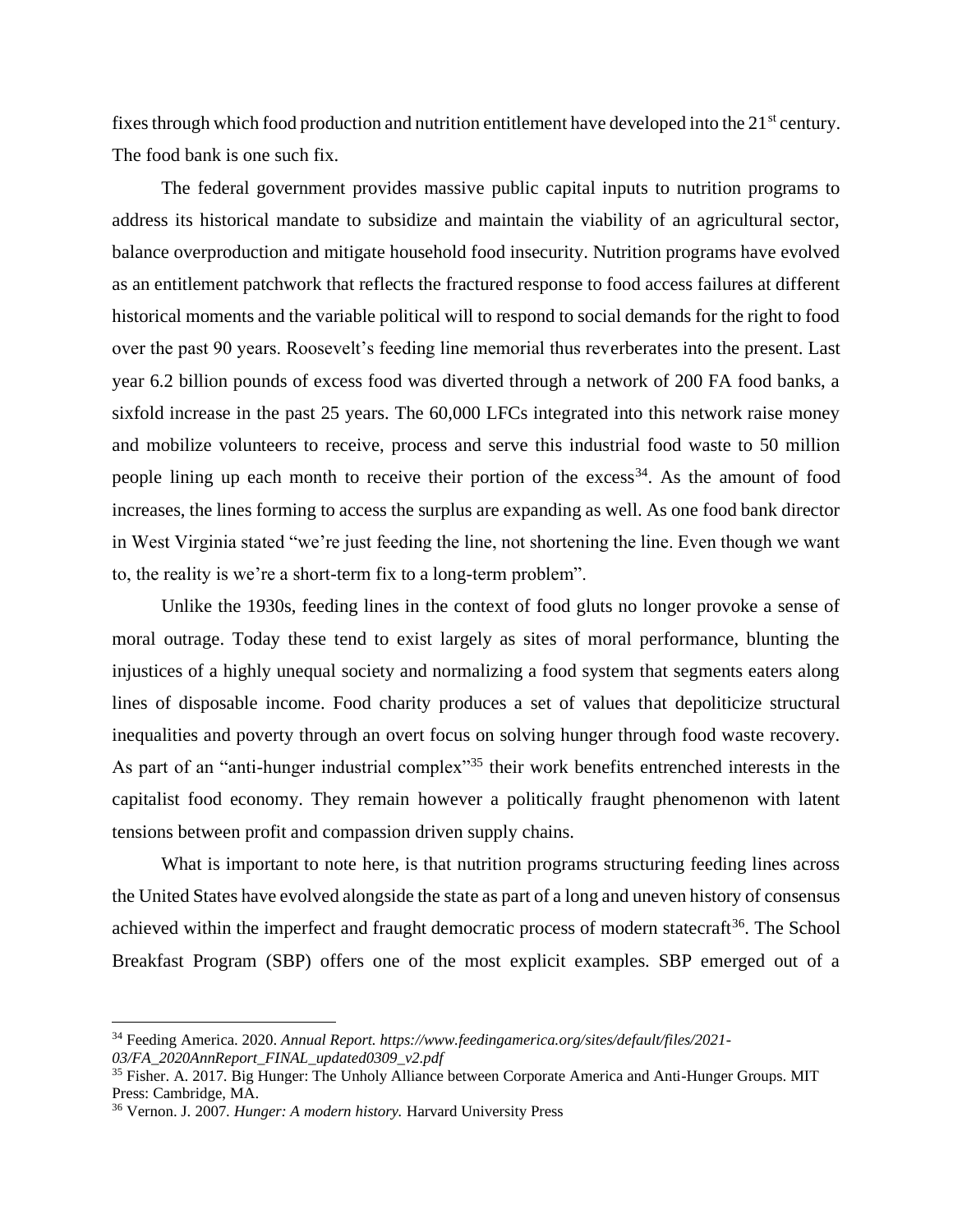hegemonic contest between Black activists and a federal government keen to respond to perceived threats posed by the Black Panther Party's free breakfast for children program in inner city communities across the country during a period of heightened racial tensions in the 1960s and  $1970s<sup>37</sup>$ . Similarly, TEFAP, CSFP, the tax laws written to facilitate the transfer of food waste and the most recent FFFBP were all responses to socio-ecological and political tensions at the heart of food system contradictions.

We must think then think of food banks and the many other public nutrition programs they come to compliment (including SNAP, WIC, School Nutrition etc.) as part of the "ensemble of socially embedded, socially regularized and strategically selective institutions, organizations, social forces and activities organized around (or at least actively involved in) making collectively binding decisions for an imagined political community<sup>38</sup>. This imagined charitable food community is not fixed, it evolves splinters and reconfigures alongside the discourses, social struggles, economic crises, and shifting political winds of the broader body politic that makes up the United States. To these, I now turn.

#### **For whom does the food bank toil?**

Food banks are presumably designed to address food insecurity for low-income households. Since their institutionalization in the early 1980s however, these organizations have grown into critical appendages of agro-industrial supply chains. Food banks fix supply-side problems within a capitalist food economy through a set of institutional relationships that bring the state, the shadow state<sup>39</sup>, food corporations, local charities, and philanthropic donors together through humanitarian reason<sup>40</sup>. Emergency food networks in the United States are now the necessary ends of a food system that reinforces both legal and social codes by leveraging and reinforcing the idea that feeding the hungry with industrial food waste is an unquestionable moral imperative.

Although food banks and their LFCs are largely perceived as organizations whose raisond'être is to feed the poor, my institutional ethnography of charitable food networks complicates

<sup>37</sup> Heynen, N. 2009. *Bending the bars of empire from every ghetto for survival: The Black Panther party's radical anti-hunger politics of social reproduction and scale.* Annals of the Association of American Geographers. 99(2), 406-422

<sup>38</sup> Jessop, B. 2022. *The Future of the Capitalist State.* Polity. p.6

<sup>&</sup>lt;sup>39</sup> Wolch, J. 1990. *The Shadow State: Government and Voluntary Sector in Transition*. New York: Foundation Center.

<sup>40</sup> Fassin, D. 2011. *Humanitarian Reason : A Moral History of the Present.* University of California Press: Berkeley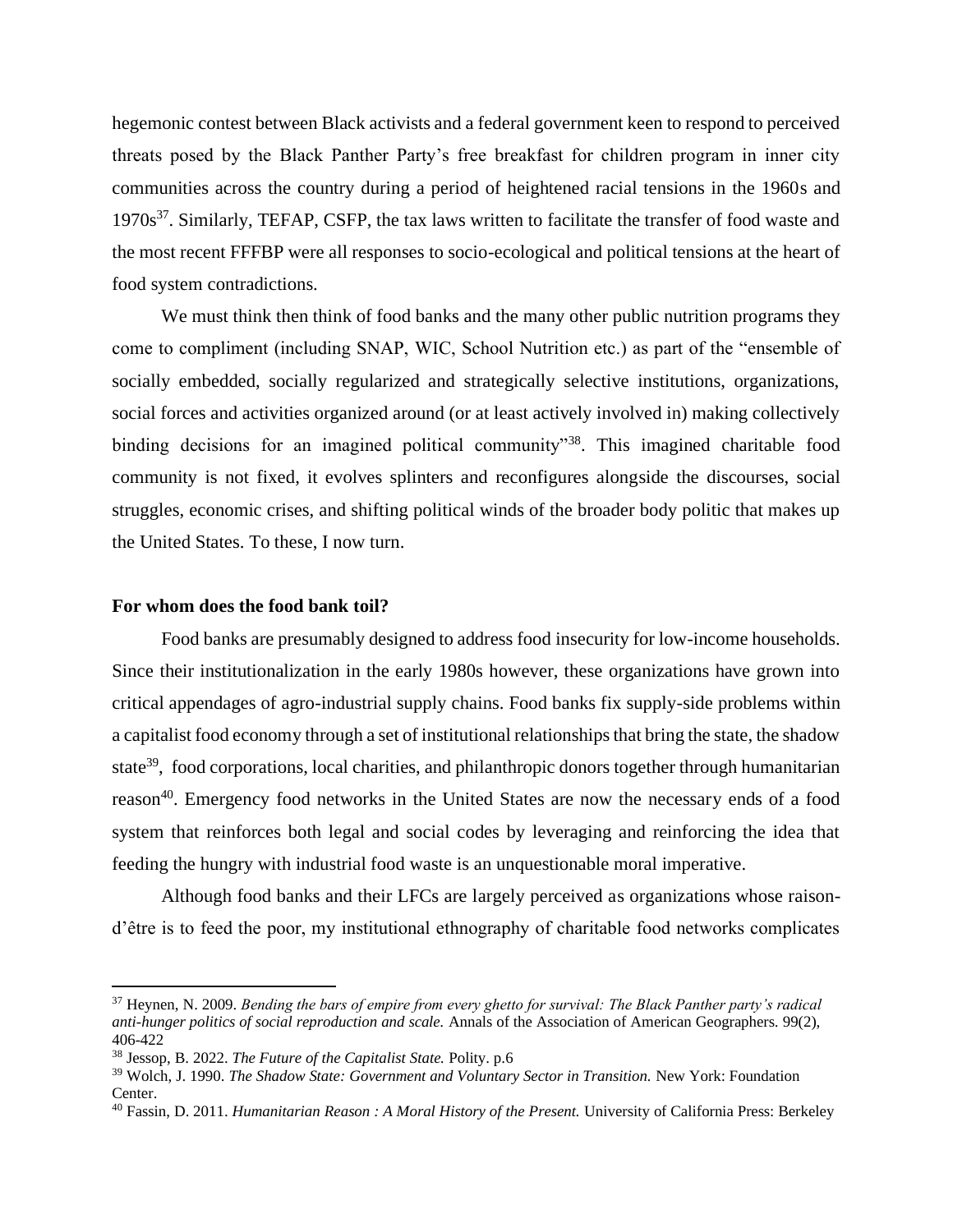this idea. The roll-out of the food bank fix is in fact a fraught and contested part of food provisioning strategies and the evolving moral contract between producers and consumers, now negotiated through agro-industrial capital its complex global financial arrangements. The overt discourse on hunger centered and reinforced by the food banking economy obscures much of the actual work that these organizations perform in and for the food system beyond feeding the poor. It also conceals the oppositional tensions that those involved in these networks confront. Food banking then cannot merely be understood as a response to hunger in situ, these organizations must also be placed within a geopolitical, ecological and nutritional governance project that tends to serve and reinforce the hegemony of the capitalist food system under the banner of humanitarianism.

Public support for the food banking economy finds its origins in response to two distinct crises linked to the transition toward a post-fordist accumulation regime<sup>41</sup>. The first was a period of deep economic contraction following the 1973 and 79 oil shock. The second was linked to a crisis of overproduction in the agricultural sector, particularly a massive liquid milk and cheese glut. Rather than responding to declining consumer purchasing power with an expansion of food entitlement programs as had historically been the case since the 1930s, the Reagan administration tightened eligibility standards for food, housing and cash entitlements. Social welfare cuts compelled many poor households to shift limited resources to cover new housing, heating and transportation costs, creating endemic household food access shortfalls. High unemployment and inflationary pressures led to many relying on soup kitchens and food pantries for the first time. In the late 1970s and early 1980s, the federal government purchased and stockpiled over 500 million pounds of cheese and butter in state food warehouses across the country to stabilize milk markets and protect dairy farmers from bankruptcy. The state's capacity to intervene in this way was enabled by the institutional scaffolding built under New Deal Era food policy, namely the Commodity Credit Corporation (CCC), a state enterprise created in 1933 "for the purpose of stabilizing, supporting and protecting farm income and prices<sup>"42</sup>

The paradox of mountains of cheese rotting in government storehouses in a context of rising homelessness and food insecurity rates was picked up by the national press and became a rallying cry for anti-hunger groups exposing contradiction in federal food policy. Political pressure on the

<sup>41</sup> Harvey, D. 1989. *The Condition of Post-Modernity.* Blackwell: Oxford

<sup>&</sup>lt;sup>42</sup> Commodity Credit Corporation Charter Act (62 Stat.1070; 15 U.S.C. 714).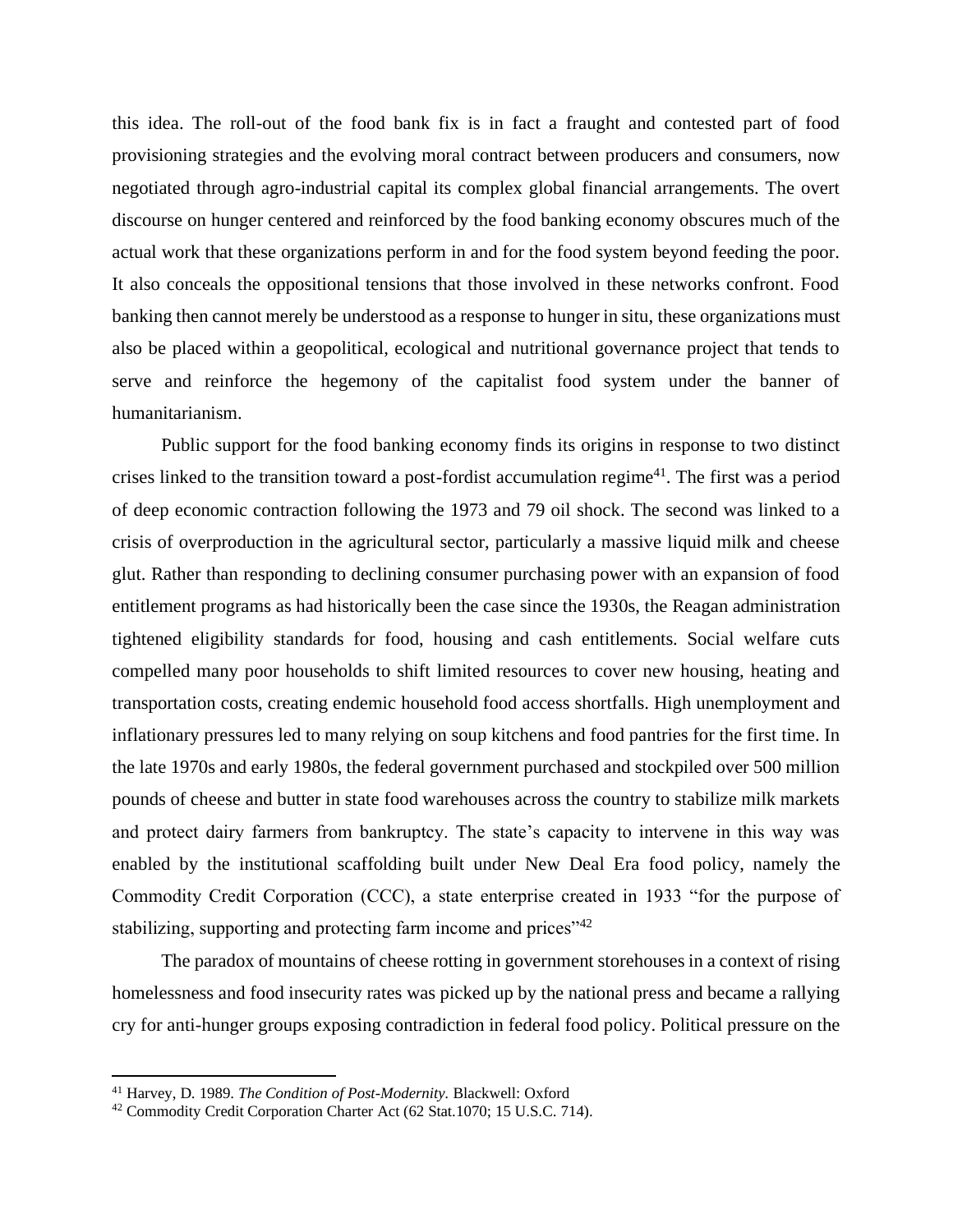new Reagan administration to act led to the release of "government cheese" for distribution to the poor through non-state charitable actors, setting in motion a decentralizing logic made particularly apparent in Reagan's statement accompanying the authorization of the Special Dairy Distribution Program:

"At a time when American families are under increasing financial pressure, their government cannot sit by and watch millions of pounds of food turn to waste. I am authorizing today the immediate release of 30 million pounds from CCC inventory. The cheese will be delivered to the states that request it and will be distributed free to the needy by non-profit organizations"<sup>43</sup>

The program has come to include a wide variety of products beyond dairy including grains, fruits, vegetables, legumes and meat proteins regularly distributed to participating nonprofits across the country. Figure 1 highlights the growth of the TEFAP program since its formalization by an act of Congress in 1983 to the first year of the Trump administration.

# [FIGURE 1 – TEFAP funding]

Federal support for food banking networks began even prior to the release of CCC stores. From 1976 to 1982 grants from the Community Services Administration<sup>ii</sup> to private non-profit groups strengthened a coalition of food banks under the Second Harvest (now Feeding America) banner. Beginning with a federation of 13 food banks, Second Harvest quickly grew to 44 members by 1982. In 1984, shortly after the USDA formalized material food and financial support for charities through TEFAP, Second Harvest moved its headquarters from Phoenix to Chicago to be closer to key food industry headquarters. Private donations grew rapidly in tandem with the release of public food commodities, as did the number of food banking organizations that paid membership dues to access institutional benefits afforded by the coalition. By 1985, the number of Second Harvest food bank affiliates reached 203.

Private sector lobbying efforts to reform the tax code led to the construction of a state and federal legal framework to incentivize food businesses to donate their obsolete inventories to charity and take advantage of fair market valuations permissible under the federal tax  $\text{code}^{44}$ . In

<sup>43</sup> https://www.presidency.ucsb.edu/documents/statement-about-distribution-the-cheese-inventory-the-commoditycredit-corporation

<sup>44</sup> Van Zuiden, S. 2012. *The good food fight for good Samaritans: The history of alleviating liability and equalizing tax incentives for food donors.* Drake Journal of Agricultural Law 17(1): 237-262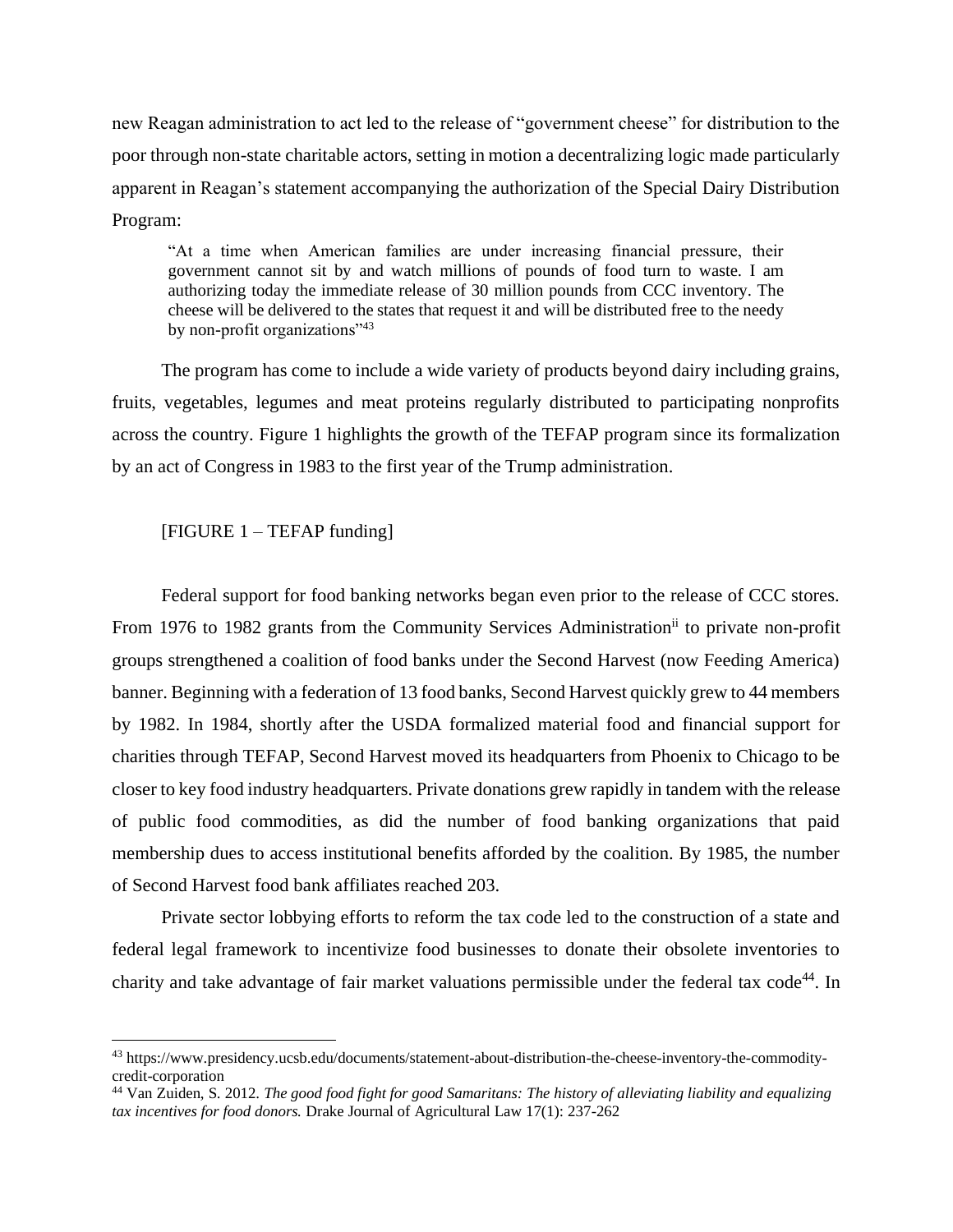2000, Second Harvest merged with the national fooo rescue group Foodchain to capture efficiencies the latter had developed along perishable food supply chains<sup>iii</sup>. The two entities combined under the new name America's Second Harvest. The merger came at the behest of Second Harvest board members and funders wary of redundancies that would limit the food industry's regulatory integration with non-profit feeding networks. ConAgra CEO Bruce Rhode who strongly supported the merger for example explained the agro-food industry rationale in these terms:

"Increased food industry efficiency is mandating increased efficiency for hunger-relief organizations. To be most effective and to feed as many people as possible, organizations like America's Second Harvest have to be ready and able to capture food quickly and move it quickly."<sup>45</sup>

In 2008 America's Second Harvest changed its name again to Feeding America (FA), moving away from the idea of providing scraps or seconds to "more fully engage the public in the fight against hunger"<sup>46</sup> The rebranding effort successfully engaged more corporate partners in cause-marketing campaigns at a time when millions of households turned to food charity in the wake of the fall out of the 2008 financial crisis and the Great Recession that followed it. Monetary donations jumped by 33% and food donations increased by 15% in the first year of the new marketing strategy<sup>47</sup>. 2008 was also the year that food bank supply chains went through a major shift from manufacturing driven toward retail driven food waste sources.

Geopolitical factors play a role in the availability of emergency foods as well. Following Russia's annexation of Crimea in 2014 for example, export restrictions to that country led to a rise in frozen chicken purchased through the TEFAP program and then circulating through the food banking economy. In July of 2018, an executive order by the Trump administration released \$12 billion dollars in federal aid<sup>iv</sup> to bail out US farmers caught up in retaliatory tariffs of an escalating trade war with China<sup>48</sup>. In August a portion of the bailout funds were allocated toward the purchase of \$50 million worth of fresh milk from struggling dairy farmers. In West Virginia, this translated

<sup>45</sup> PR Newswire. April 18,2000. *ConAgra Partners with America's Second Harvest as it Merges with Foodchain to Rescue Hundreds of Millions of Pounds of Food; Just-In-Time Technology at the Heart of Largest Nonprofit Merger Ever.* Retrieved from Nexis Uni June 30<sup>th</sup>, 2018.

<sup>46</sup> Feeding America. 2008. *Press Release. https://www.feedingamerica.org/about-us/press-room/americas-secondharvest-changes-name-to-feeding-america*

<sup>47</sup> Bryson York, E. 2010. *How Feeding America Became the Go-To Cause for Marketers.* Ad Age.

https://adage.com/article/news/feeding-america-marketers/143647/: Accessed June 30th, 2017

<sup>48</sup> Paleta D. and Dewey C. 2018. *White House readies plan for \$12 billion in emergency aid to farmers caught up in Trump's escalating trade war.* Washington Post: July 25<sup>th</sup>, 2018.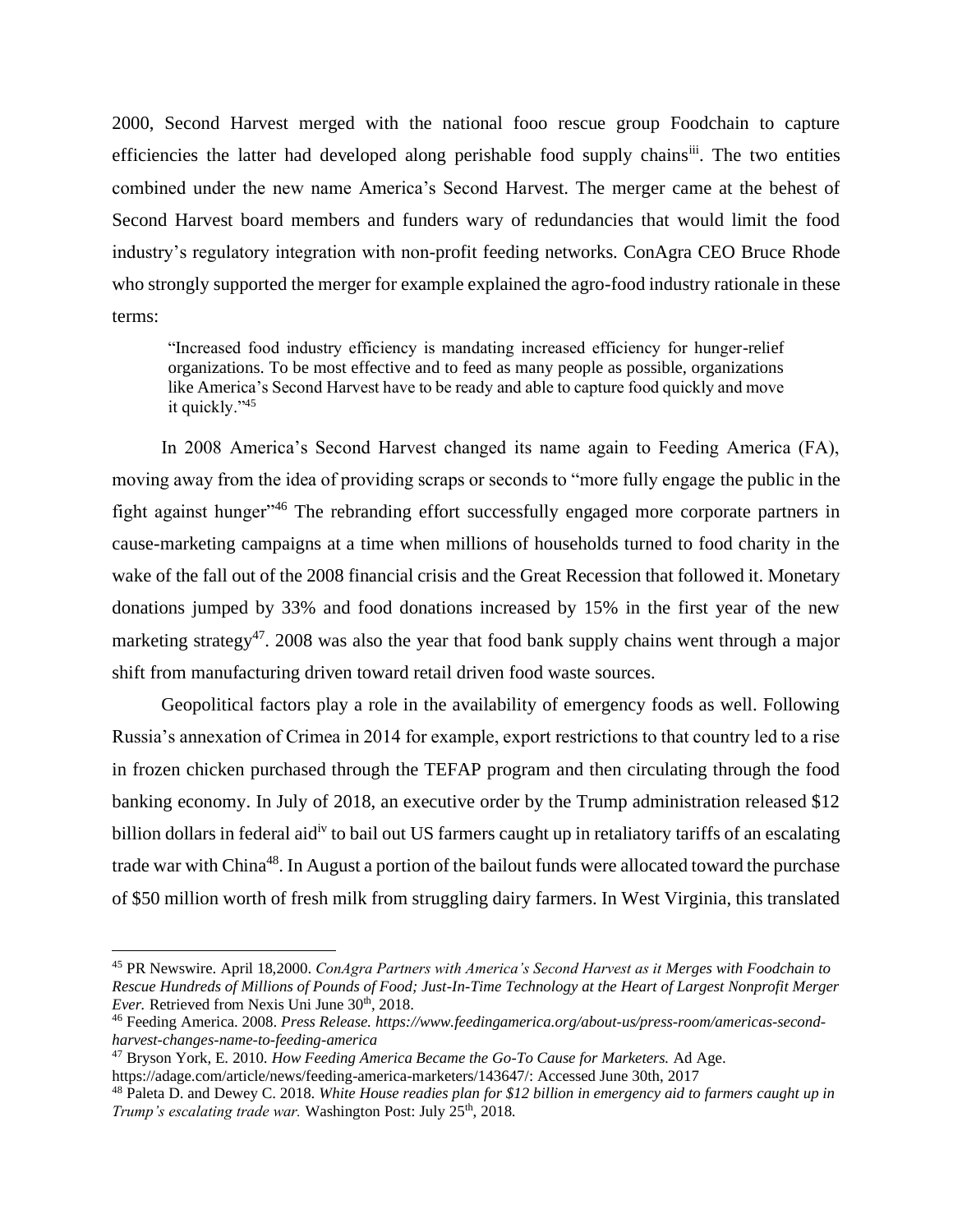to 145,000 gallons of fluid milk that had to suddenly be pushed out by the food banks to a network of agencies ill equipped to accept such a massive amount of perishable product in a matter of days. In total trade mitigation accounted for an additional \$2.27 billion of food and administrative funding for food banks in the United States.

The COVID-19 crisis has also led to a massive increase in agricultural surplus removal through charitable food programs. New Appropriations for TEFAP since March 2020 currently total \$2.25 billion. FFFBP, an ad hoc intervention intended to remove surplus from the food service sector, disbursed another \$5.5 billion worth of fresh foods into emergency food networks, over 173 million boxes of food between May 2020 and May  $2021^{49}$ . In West Virginia food bank directors have jointly petitioned state government for funding increases for infrastructure improvements to accommodate this massive expansion. Concurrently there is a renewed urgency to invest in LFC capacity in terms of storage, refrigeration, transportation, staffing and operating hours, and the governor recently announced a \$7 million investment in that effort.

The complimentary relationship between federal agricultural surplus removal and FA's enrollment of corporate funders and food industry partners has resulted in a top-down food banking governance structure that is largely beholden to the interests of entrenched agro-industrial food system actors. By focusing on the institutions regulating food waste donations across anti-hunger networks in the United States, I explained how the food banking fix maintains the hegemony of a moral economy of hunger relief that legitimizes misplaced charity and increases the social distance between gives and receivers. Those with an economic and political interest in regulating surplus in such a manner benefit from the deployment of discourses that reinforce both scarcity and charity. They feed off the sacrifices and compassion of anti-hunger groups to consolidate power and accumulate more wealth. Laying bare these institutional dynamics, the question that begs to be asked is the following. To what extent does the current food regime need hunger and the food bank's response to it to function?

# **Reclaiming charitable food supply chains**

Countless labor hours, resources and systems have been committed to food waste redistribution as hunger relief over the past four decades, yet millions of food insecure households

<sup>&</sup>lt;sup>49</sup> USDA Agricultural Marketing Service. 2021. Farm to Families Food Box Program. https://www.ams.usda.gov/selling-food-to-usda/farmers-to-families-food-box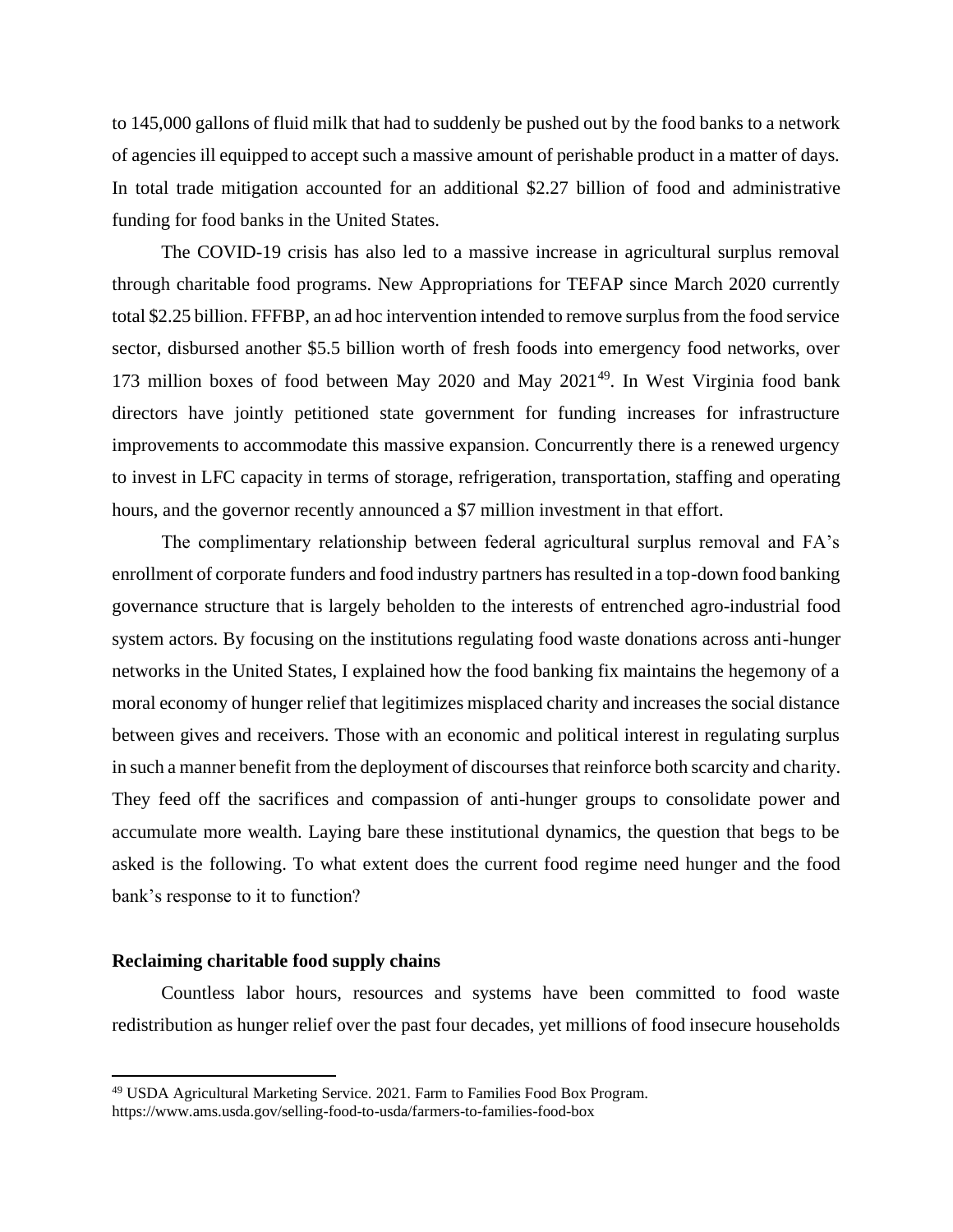in the United States continue to remain dependent on short term emergency food relief due to deep seated social inequality that remains as entrenched as ever. Over the past decade however, several food banking networks have begun to take stock of their role in reinforcing perverse power dynamics in the food system that contribute to hunger. Some are beginning to meaningfully engage in the difficult work of aligning with grassroots movements and working toward policies that foster a more ecologically and socially just food system. Though the institutional constraints they are operating under make it very difficult, some food banks are beginning to forge alliances with food justice, food sovereignty and right to food activists to cultivate and tend to the urgent struggle to rewrite the policies that shape the institutions governing the U.S. food system<sup>50</sup>.

Closing the Hunger Gap (CTHG) is a national movement whose stated mission is to "expand hunger relief efforts beyond food distribution towards strategies that promote social justice and address the root causes of hunger"<sup>51</sup>. Since 2013, CTHG conferences have fostered conversations about institutionalized racism and structural inequalities, alongside workshops on the right to food, strategy sessions for civic engagement on issues such as affordable housing, minimum wage increases and immigrant labor rights. The organizers' aim is to both challenge and encourage food banks and their LFCs to tackle the intersectionality of hunger and build political power with those that they serve, elevating their voices and their political agency in the process.

The movement explicitly challenges the dominant hunger relief narratives coming from FA and their corporate sponsors, who continue to measure their programmatic success from a distance in pounds of food distributed. Building alliances among food banks and LFCs, many of whom are interested in tackling root cause issues, has come as an encouragement and motivation for many who often feel isolated in their individual efforts. Yet there also remains a significant amount of institutional tension for those attempting to move their charitable food organizations toward social justice work. One of the leaders of CTHG recounted the trials he faced working from within the Community Food Bank of Southern Arizona to organize for change: "I've been told I'd be fired a few times, I've said I'd quit a few times. There have been moments of incredible highs and incredible lows. As an organization we've accomplished some great things though."<sup>52</sup>

<sup>50</sup> Sbicca. 2018. *Food Justice Now.* University of Minnesota Press.

<sup>51</sup> https://thehungergap.org/

 $52$  Interview August  $5<sup>th</sup>$ , 2020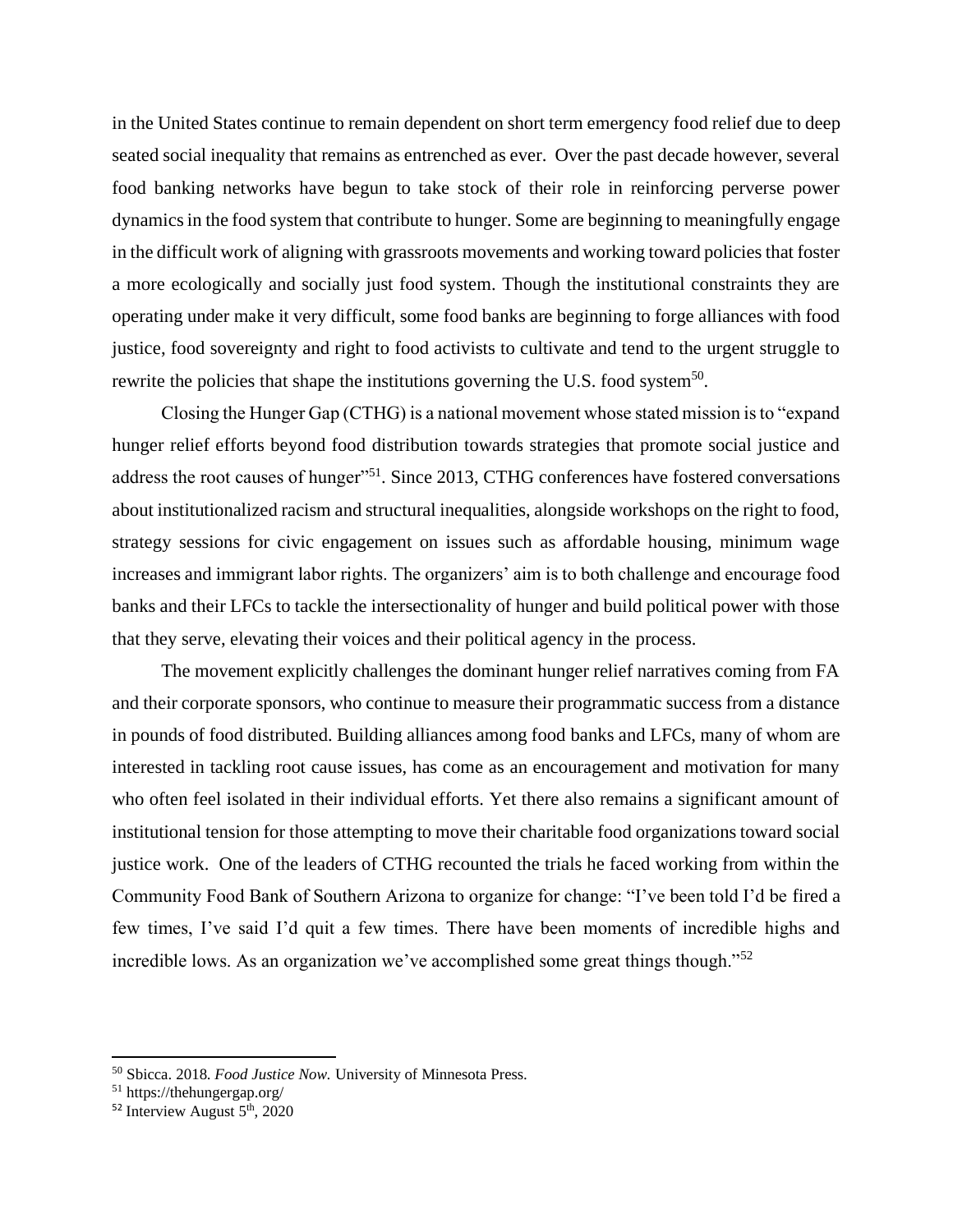Half of their 150 food bank staff now work on root cause issues and the organization commits has committed an \$8 million budget to support grassroots food justice oriented organizing across their service area. They recently seeded a successful campaign to increase minimum wage in the city of Tucson. In Washington State, Northwest Harvest is driving a campaign for a constitutional amendment for the Right to Food, empowering people that are experiencing food insecurity and rely on their services to become leaders of that movement. Coming out of the national racial justice reckoning in 2020, many food banks are compelling their boards and staff to engage in racial equity trainings which has led to conversations about cultivating food bank leadership that reflects the diversity of the communities they serve.

In West Virginia the two food banks have historically had few resources to commit to work beyond food distribution. Over the past few years however, Mountaineer and Facing Hunger food banks have both engaged in building political power with other food system allies as founding members of the WV Food for All Coalition. The group has advocated for nutrition assistance and food system policy changes at the state and federal level and recently organized a 5-day summit attended by 250 stakeholders from across the state. Leaders in the food justice movement were invited as keynote speakers. On one of the preparatory planning calls preparing for that summit one of the food bank directors stated: "We need broader food system education to place the food bank and hunger in the context of all of these recurring crises that we are experiencing. We are working amid this ongoing emergency all the time. We're cut, bruised and bleeding. Now with this pandemic the band-aid got ripped off right away"<sup>53</sup>.

As food banks begin to wield their growing social power to engage in pedagogy and policy activism with their LFCs and the people they serve, what will the effects of this mobilization be on the broader politics of the US food system? Some of the results of their activism are already beginning to show their effects. Many food banks joined sustainable agriculture coalitions to demand changes to FFFBP during a public comment period reviewing the USDA's emergency food COVID response. A few months later, the administration announced it was directing TEFAP funding toward "purchases that will expand local and regional markets and place an emphasis on purchasing from historically underserved farmers and ranchers". These are encouraging signs, that the food banking economy might yet begin to work itself out of existence by fostering community food security networks in its stead.

<sup>53</sup> WV Food for All Meeting – August 2020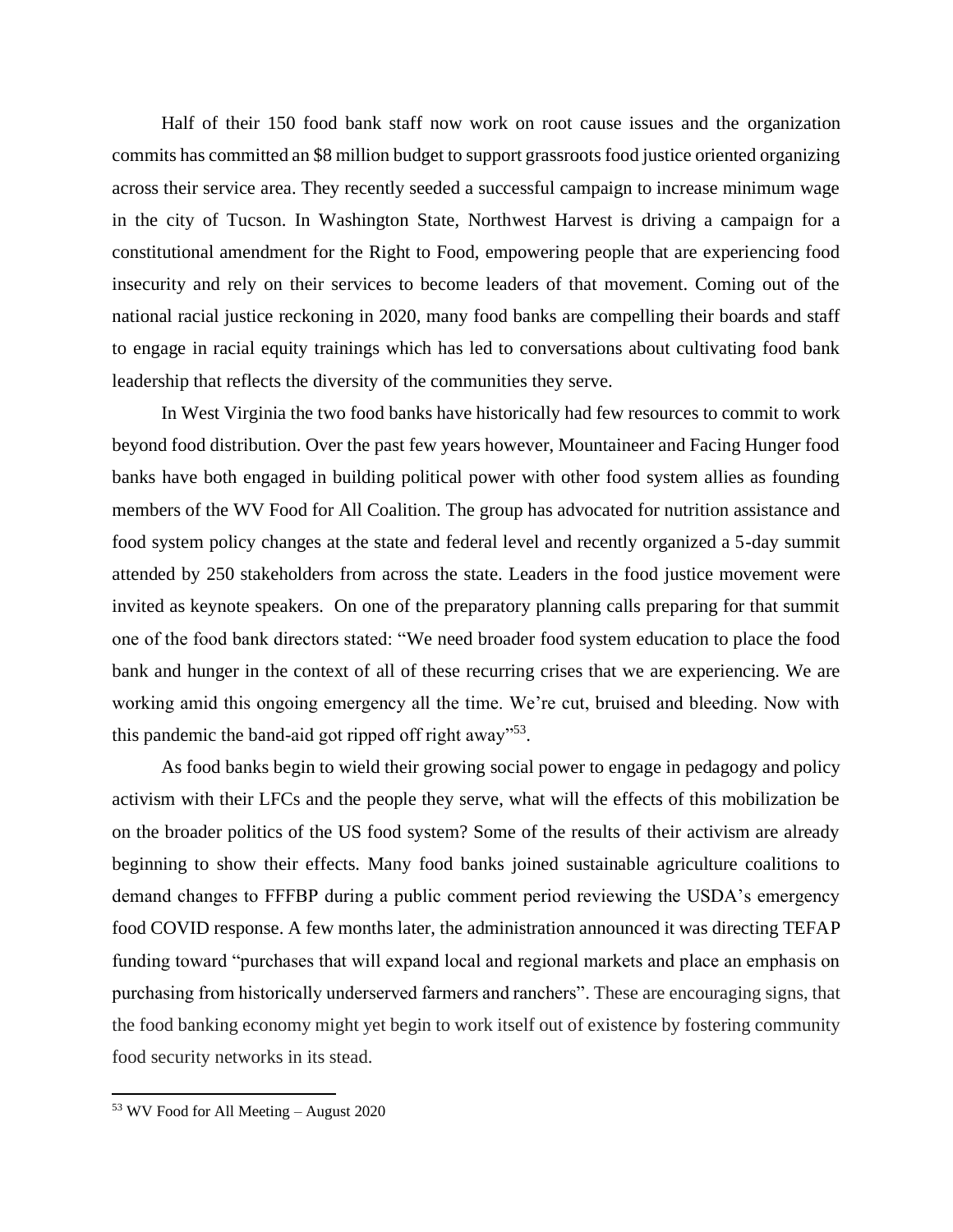### **Conclusion**

The rise and evolution of the food banking phenomenon offers a mirror to the broader political contest over the food system in the United States. As feeding lines have expanded over the past forty years, the social power of charitable food organizations has also increased. Situating the food banking phenomenon in its historical context, I analyzed the shifting biopolitics of food provisioning within this diverse network of actors and the various social movements (both progressive and conservative) that have contributed to it. Charitable food networks are complex, made up of many different types of non-profit organizations each independent of one another, but connected through the food surplus and food insecure households that bind them together. Each organization is made up of people with differing ideologies and various political and ethical claims to action, coordinated under a private-public governance assemblage that has its own set of interests.

As central nodes of this network however, food banks have the capacity to exercise power and demand institutional changes to both private sector business practices and public sector rules, regulations, and funding streams. The billions of dollars spent on charitable food infrastructure to maintain the legitimacy of the capitalist food system positions these organizations as key players in global food supply chains. Their power stems from the essential function that food banks now play in both the accumulation strategy and moral economy of the corporate food regime. Food banks are thus at a crossroads. Their organizations can choose to either reinforce the status quo of an exploitative, environmentally destructive, and racist food system, or begin to shift the expanding social power of their institutions to contribute to food justice and food sovereignty coalitions that envision a more resilient, liberatory and ecologically vibrant food future.